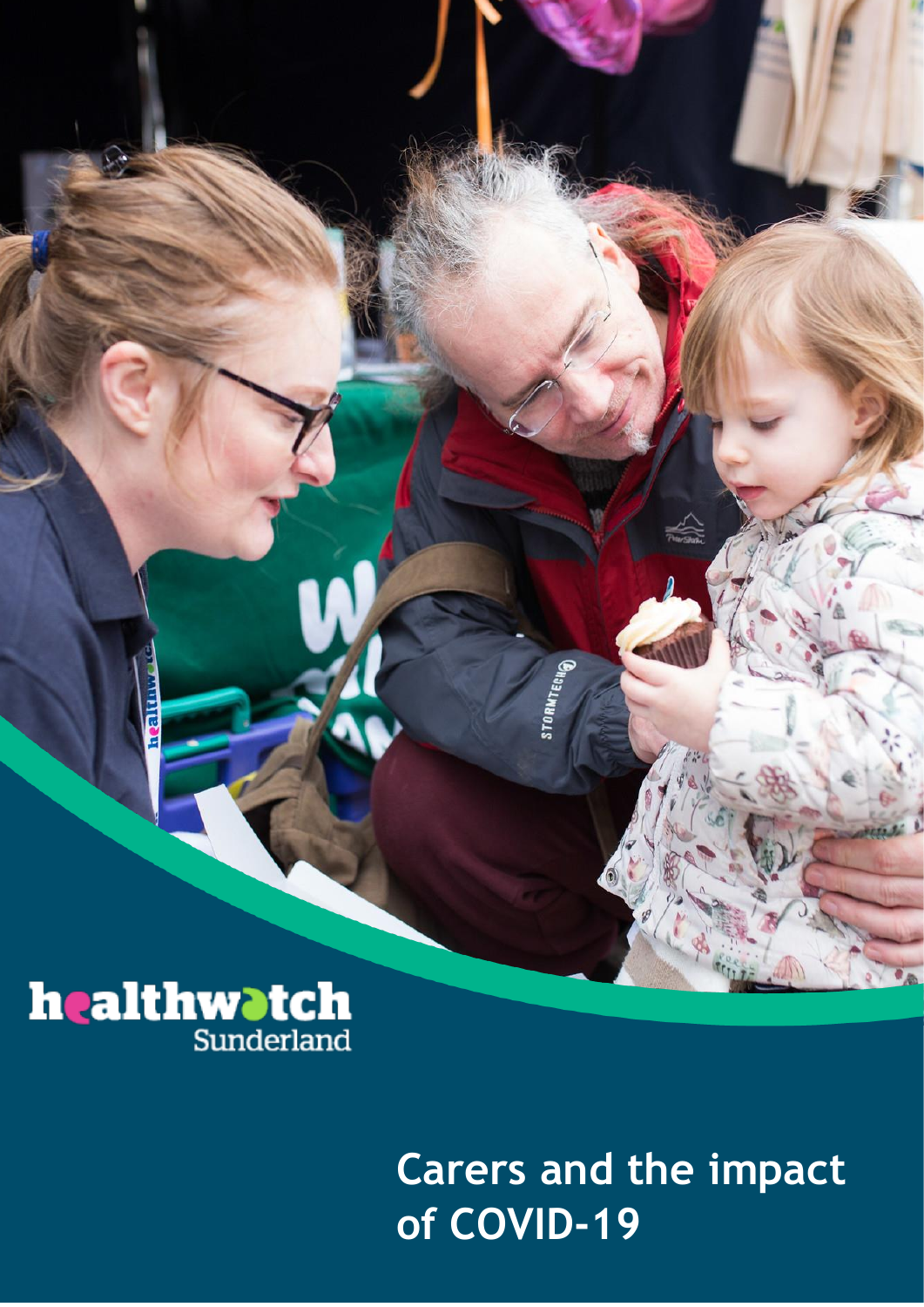# **Executive Summary**

This report covers the views of those individuals who responded to our survey which looked at Carers and the Impact of COVID-19.

The results for this report are based upon data collected from 74 respondents who completed the survey during the months of March and April 2022.

The purpose of this report is to share the findings with key health and social care providers and commissioners, to help them identify what is working well for carers during COVID-19 and highlight those areas that need to be improved within both statutory and voluntary services across Sunderland.

#### **Key themes and findings**

The findings from the survey results have shown that:

- Overall, most carers felt the support they had during COVID-19 from services had not changed despite demand on services during the pandemic. With 54% of respondents rating services as very good.
- Overall, most carers were happy with GP access they received during COVID-19.
- Carers feel they are still unsure of the services available to support them and a can find social care support difficult to navigate.
- Some carers were unaware that they were entitled to a carers assessment, which would help them to navigate support that is available.

#### **Next steps**

We appreciate the time taken by all those who shared their experiences with us as part of this work. We are sharing that feedback with commissioners and providers via this report. Comments received from survey respondents on specific services will also be shared with service providers and commissioners where appropriate.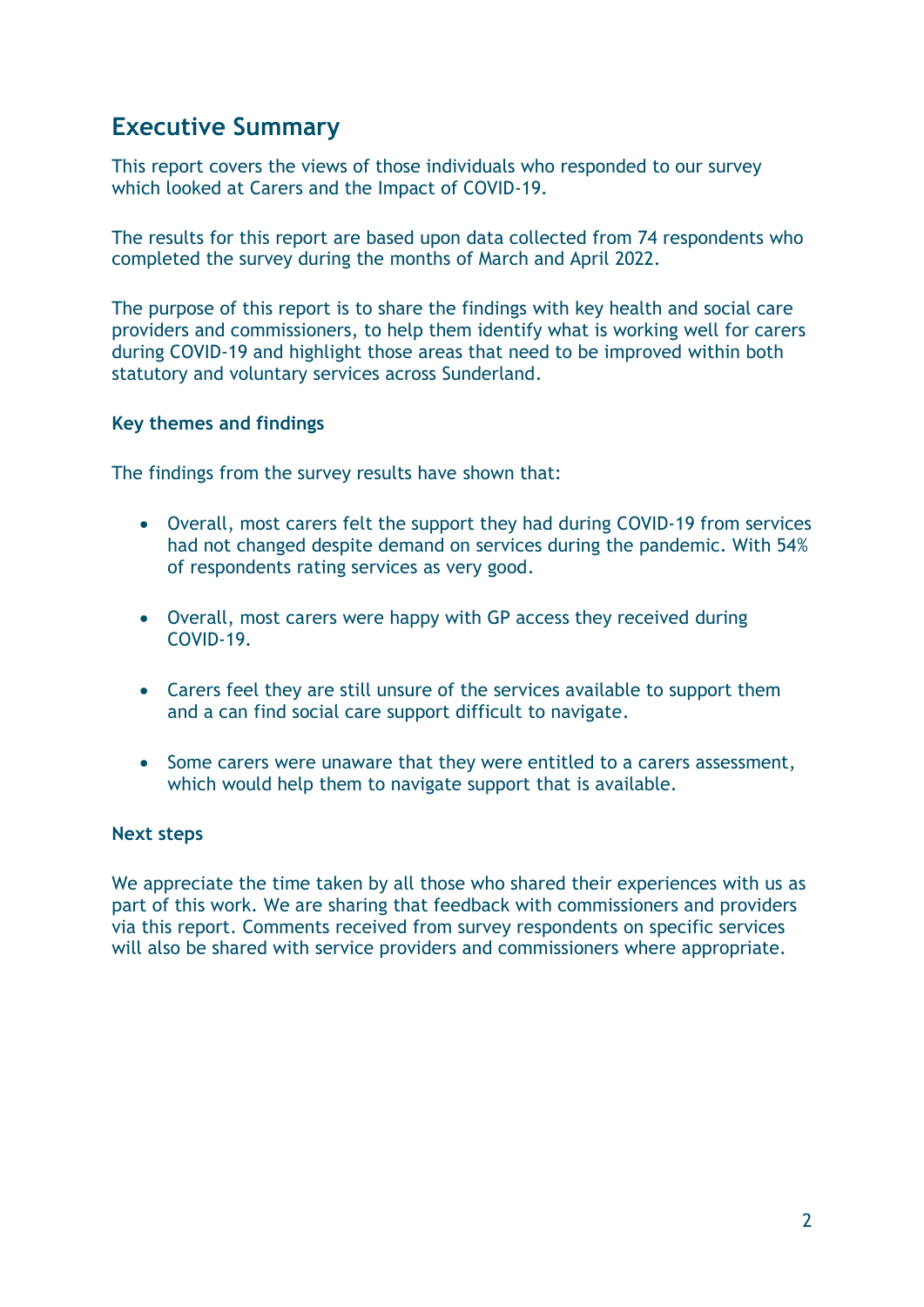# **Contents**

| Future health and social care service delivery 18 |  |
|---------------------------------------------------|--|
|                                                   |  |
|                                                   |  |
|                                                   |  |
|                                                   |  |
|                                                   |  |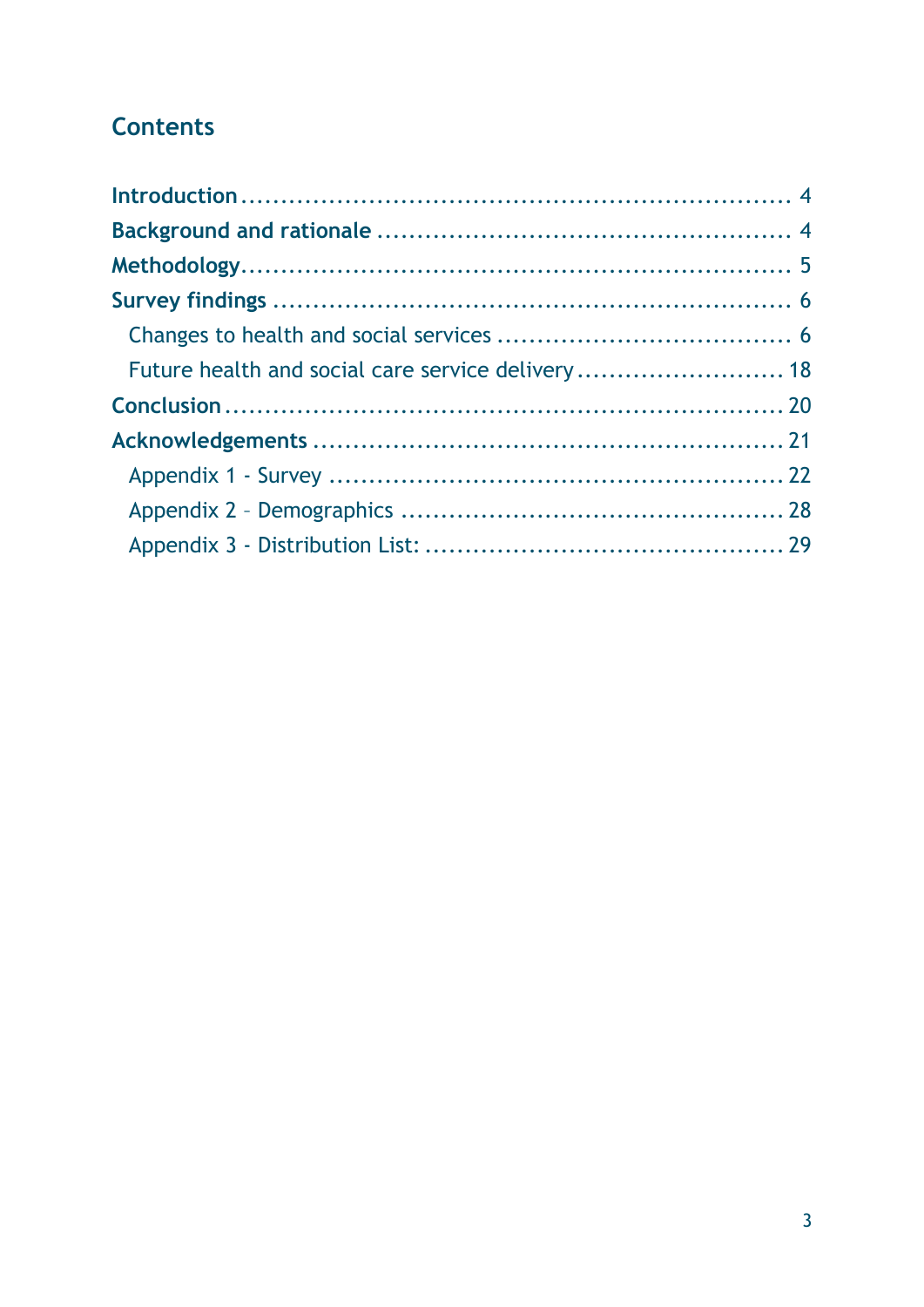# <span id="page-3-0"></span>**Introduction**

### **What is Healthwatch Sunderland?**

Healthwatch Sunderland is the independent local champion for people who use health and social care services. We are here to make sure that those running services put people at the heart of care.

By listening to Sunderland residents, we aim to understand their needs, experiences and concerns of accessing and using local health and social care services. We can then speak out on their behalf to local service providers, focusing on people's concerns about current services and ensuring they are listened to and addressed by those who are running services.

We encourage and work with local services to involve Sunderland residents in the changes to health and social care provision. The ultimate aim is to get things right for the future, with health and social care services which meet the needs of the local community.

# <span id="page-3-1"></span>**Background and rationale**



Both national and local research carried out to date has shown us that there are many areas in which carers have been impacted since the start of the pandemic including loneliness, isolation and an increase in caring hours etc. As a result, at the beginning of 2021 the public of Sunderland voted on it as one of the key priority areas Healthwatch Sunderland should focus its resources on during the year.

To help us concentrate our resources and to have the biggest impact, we decided to look at what services have done well and what else health and care service providers can do to best support carers as we come out of the pandemic.

This is in turn will give service providers the opportunity to address any of the issues that are highlighted and where possible, build on those that people would like to stay.

We gathered these views via a survey which was designed to cover people's general experiences of using health and social care since the beginning of the pandemic and by visiting community groups dedicated to supporting carers.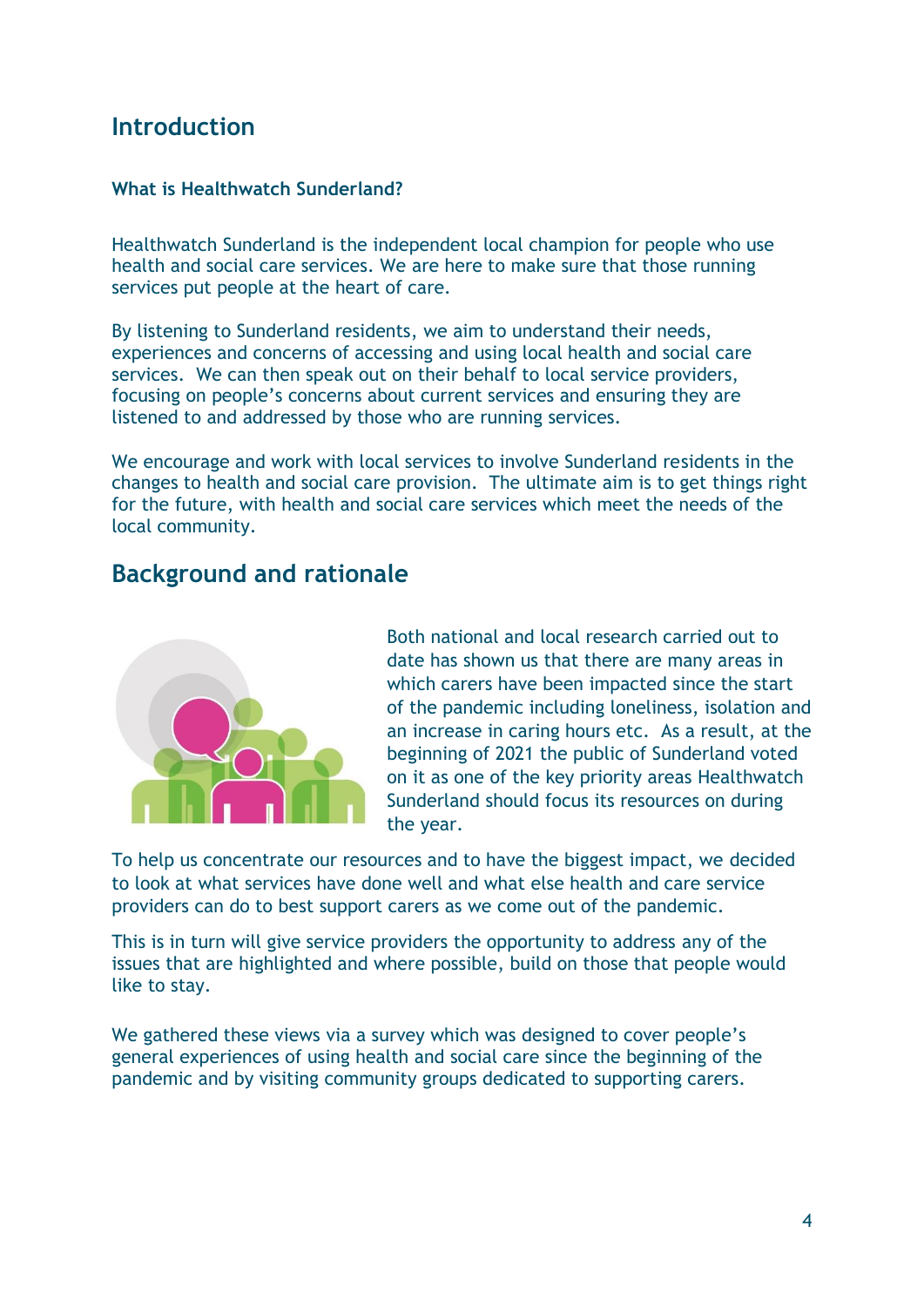# <span id="page-4-0"></span>**Methodology**

To gather people's general experiences of services, we began the work by initially speaking to the staff of the voluntary and community sector that have some elements of supporting carers through their work. This included Sunderland Carers Centre, NERAF, Sunderland Mind, Washington Mind, Headlight, St Benedict's Hospice and Headway Wearside.

By speaking to these workers, we were able to establish that the best way to engage with carers and collect the information would be to use a survey and where possible speak direct to carers at the community groups where they meet.

A survey was designed (see appendix 1) and was promoted via our e-newsletter, social media channels, website and via our networks and contacts within the NHS, social care and local voluntary and community sector. Many of the organisations kindly promoted the survey on our behalf through their own networks and social media links etc.

Surveys were available to complete online using Survey Monkey which people could access via our website homepage and newsletter. Alternatively, if people couldn't access the online version paper-based versions were available and supplied with a self-addressed envelope, or people could call us and we could complete the survey over the phone with them. The survey opened for the months of March and April 2022.

We also visited several groups and events including the Essence Service, Sunderland Parent Carer Forum event, several sheltered accommodation tenants meetings and several community centre groups etc.

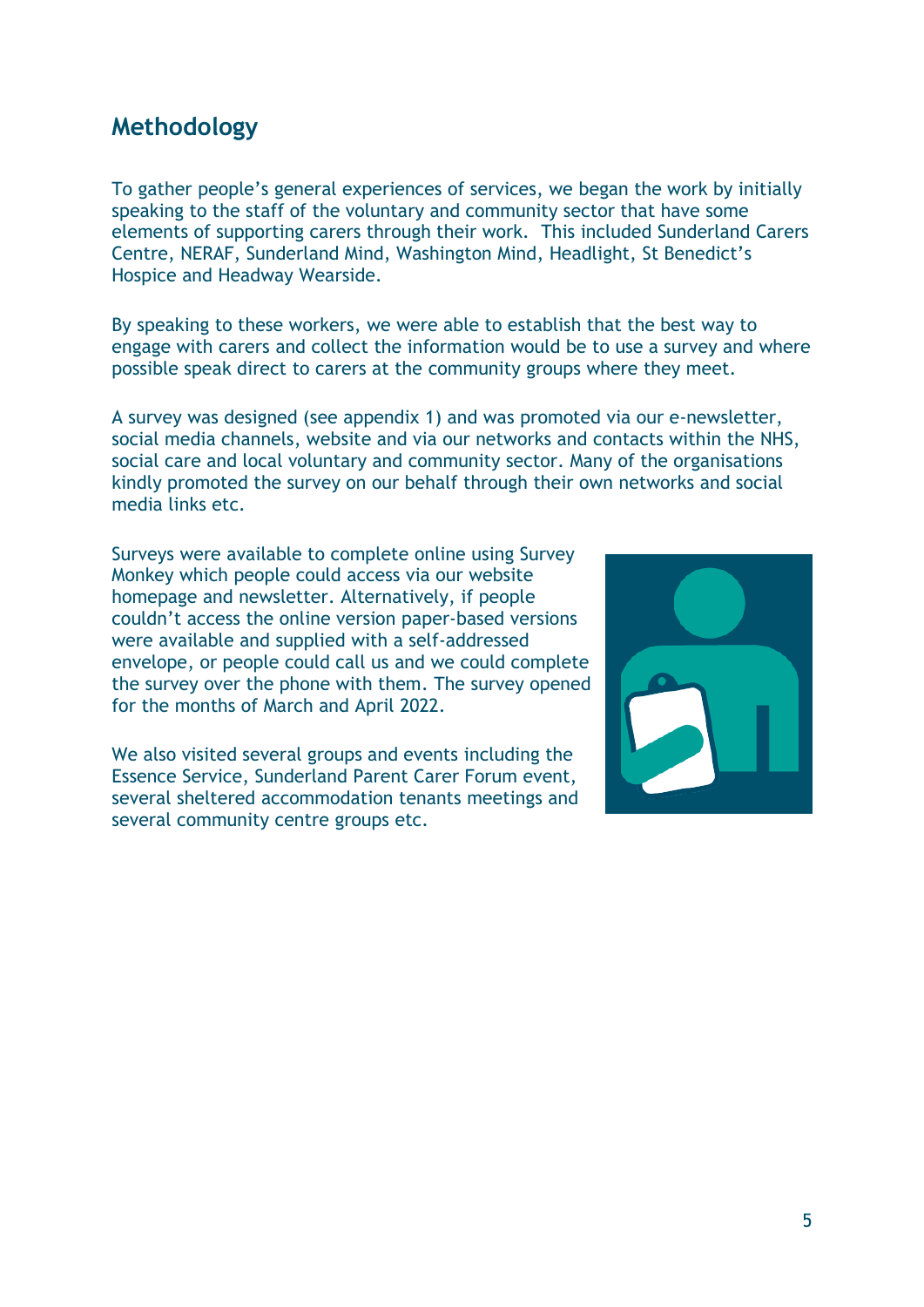# <span id="page-5-0"></span>**Survey findings**

People were asked a series of questions under 2 main sections, the findings from the survey are given below. In total **74** individuals responded to the survey, (as the survey was collected via paper and electronic versions, not all respondents answered all questions).

# <span id="page-5-1"></span>**Changes to health and social services**

The first section of the survey considered some of the health and social care services carers had used over the last year and how they would rate them. 130 services were rated in total, the graph below shows the majority of services received were either rated very good (54%) or good (18%).



# **Ratings received by service area**

Below is further information on the feedback received from survey respondents. The data has been categorised by service area with the ratings received. Some of the additional comments received have also be provided along with people's responses on whether they have believed these services have improved, stayed the same or not working as well during the pandemic.

# **COVID-19 Vaccination Centres**

4 people gave feedback about COVID-19 Vaccination Centres with 3 people rating them as very good and 1 as good.

| <b>Location</b>                | Very good | Good |
|--------------------------------|-----------|------|
| <b>Grindon Lane</b>            |           |      |
| <b>Nightingale Hospital</b>    |           |      |
| <b>Riverview Health Centre</b> |           |      |
| No location provided           |           |      |
| <b>Totals</b>                  |           |      |

# **"They tried very hard to give my needle phobic son his COVID-19 vaccine twice. Unfortunately to no avail. However, I felt they couldn't have done anymore. They were excellent."**

Feedback for Grindon Lane COVID-19 Vaccine Centre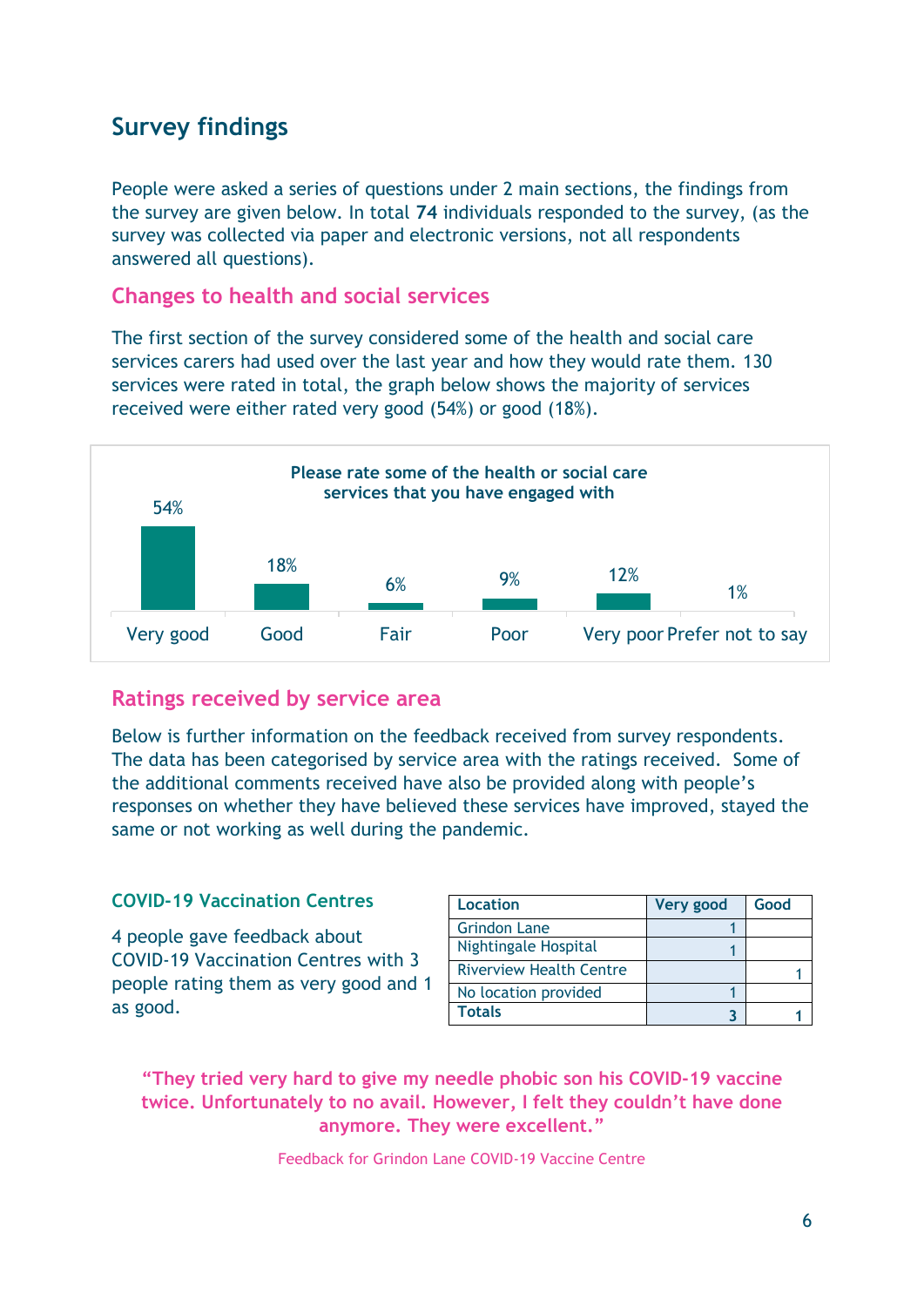# **Cumbria, Northumberland, Tyne and Wear NHS Foundation Trust (CNTW)**

10 people gave feedback about some of the services provided by CNTW. 6 people rated the services as either very good or good and a further 4 people rated them as either poor or very poor.

| <b>CNTW Service</b>                         | <b>Very good</b> | Good | Poor | <b>Very poor</b> |
|---------------------------------------------|------------------|------|------|------------------|
| Community psychiatrist                      |                  |      |      |                  |
| <b>Crisis Team</b>                          |                  |      |      |                  |
| Children and Young People's services (CYPS) |                  |      |      |                  |
| Mental Health Monkwearmouth hospital        |                  |      |      |                  |
| <b>Mental Health Team</b>                   |                  |      |      |                  |
| <b>Memory Protection Service</b>            |                  |      |      |                  |
| <b>Total</b>                                |                  |      |      |                  |

**"They support me not only during the crucial moments when I was at my lowest but continue supporting me despite difficulties during the current health climate with phone calls, monitoring and general welfare support."**

Feedback for the Crisis Team

**"Long waiting times for appointments. Difficult to get an assessment for nuero diverse conditions especially in the presence of trauma. Inconsistent appointments for therapy."**

Feedback for Children and Young People's Services (CYPS)

When asked, 1 person thought services had improved over the last year, 4 felt they had stayed the same and 5 people felt the services were not working as well as they did previously.

#### **Dentists**

4 people rated a dental practice, with all giving a rating of either very good or good.

| <b>Dentists by practice</b> | Very good | Good |
|-----------------------------|-----------|------|
| <b>Dentist Hebburn</b>      |           |      |
| <b>Doron Dentist</b>        |           |      |
| N&N Dentist, Chester Rd     |           |      |
| <b>Oasis Dentist</b>        |           |      |
| Total                       |           |      |

**"Very good, helpful, friendly."**

#### Feedback for Oasis Dentists

When asked, 3 people felt their dental service had stayed the same over the past year, and 1 person felt theirs wasn't as good as it was previously.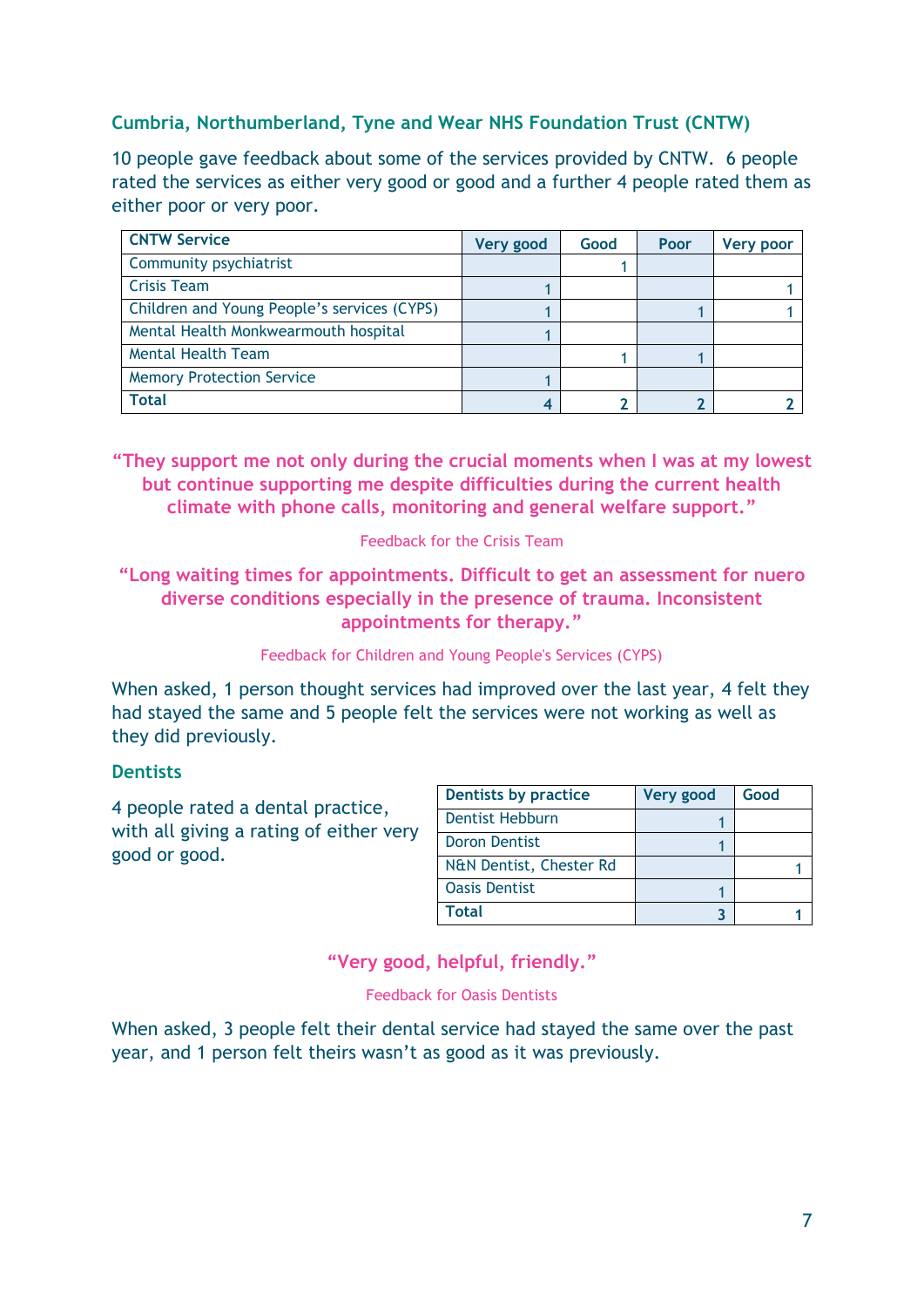### **Dermatology at the Bunny Hill Centre**

2 people gave feedback about the Dermatology service at the Bunny Hill Centre, both rated it as very good.

**"Got an appointment after initial check, very quickly, in and out quickly, problem removed promptly and all very safe."**

Feedback for Dermatology at the Bunny Hill Centre

When asked, 1 person felt this service had stayed the same over the past year, and 1 person felt it had improved.

#### **Domiciliary Care (care in your own home)**

2 people rated individual domiciliary care services, Careline Homecare and Diamond Care, both were rated as very good.

**"Provided very good care attending to my wife's personal care."**

#### Feedback for Diamond Care

When asked, both respondents said that they feel these services had stayed the same over the past year.

### **GP Surgeries**

54 people rated their GP practice with the majority (42 people) rating it as either very good or good.

| <b>GP Practice</b>                  | Very good | Good | Fair | Poor | Very poor |
|-------------------------------------|-----------|------|------|------|-----------|
| <b>Deerness Park Medical Centre</b> |           |      |      |      |           |
| Dr Stephenson & Partners            |           |      |      |      |           |
| <b>Fulwell Medical Centre</b>       |           |      |      |      |           |
| <b>Galleries Medical Practice</b>   |           |      |      |      |           |
| I J Healthcare                      |           |      |      |      |           |
| <b>Millfield Medical Centre</b>     | 17        | 6    | າ    |      |           |
| <b>Monument Medical Practice</b>    |           |      |      |      |           |
| Southlands Surgery                  | າ         |      |      |      |           |
| <b>Springwell Medical Centre</b>    |           |      |      |      |           |
| <b>Victoria Road Health Centre</b>  |           |      |      |      |           |
| <b>Village Surgery</b>              |           |      |      |      |           |
| <b>Washington Medical Group</b>     |           |      |      |      |           |
| Westbourne Medical group            |           |      |      |      |           |
| GP (no name given)                  | 4         | າ    |      |      |           |
| Total                               | 31        |      | 5    | 4    |           |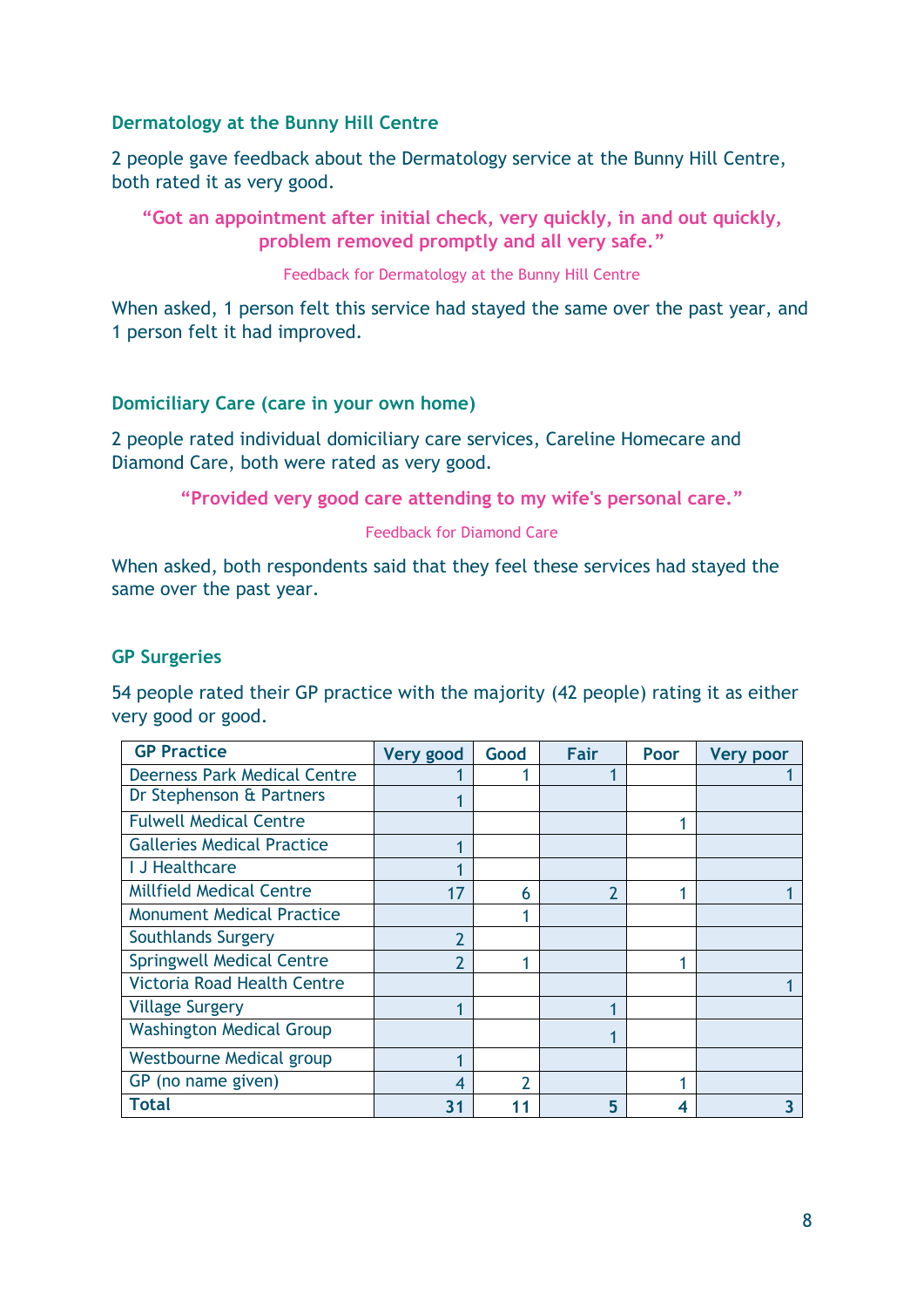We received 33 positive comments about GP surgeries, 11 were related to access to GP surgeries and 22 related to treatment and care:

**"Would rate as excellent - Easy to contact online or by phone. They always do their best to help and were there giving advice and continuing with health checks throughout the pandemic."**

Feedback for Deerness Park Medical Centre

# **"I have always been able to speak with a GP when needed. Also, good on-line service for pre-booking non urgent appointments and for reordering prescriptions."**

Feedback for Millfield Medical Group

**"Supporting my father and myself with medications, referrals, and expert advice at times when needed for reassurance, for health matters that have needed further agencies and listening to my dad when he needed them."**

Feedback for Dr Stephenson & Partners

8 negative comments were received in relation to GP practices, 5 referenced patient care and treatment, 2 GP access and 1 the lack of GP home visits:

**"The doctors are patronising and unwilling to help. I've had to seek healthcare elsewhere after being dismissed regarding my health concerns."**

Feedback for Millfield Medical Centre

**"I have had multiple contacts with GP surgery for advice and support for the disabled child I care for, during such contacts GP surgery have not listened to parents which has resulted in referrals going to wrong professionals and medication being prescribed incorrectly to what was agreed in consultation therefore treatment being delayed."**

Feedback for Deerness Park Medical Centre

When asked, 9 people felt their GP practice had improved over the past year, 25 people felt theirs had stayed the same and 13 felt theirs was not as good has it had been previously.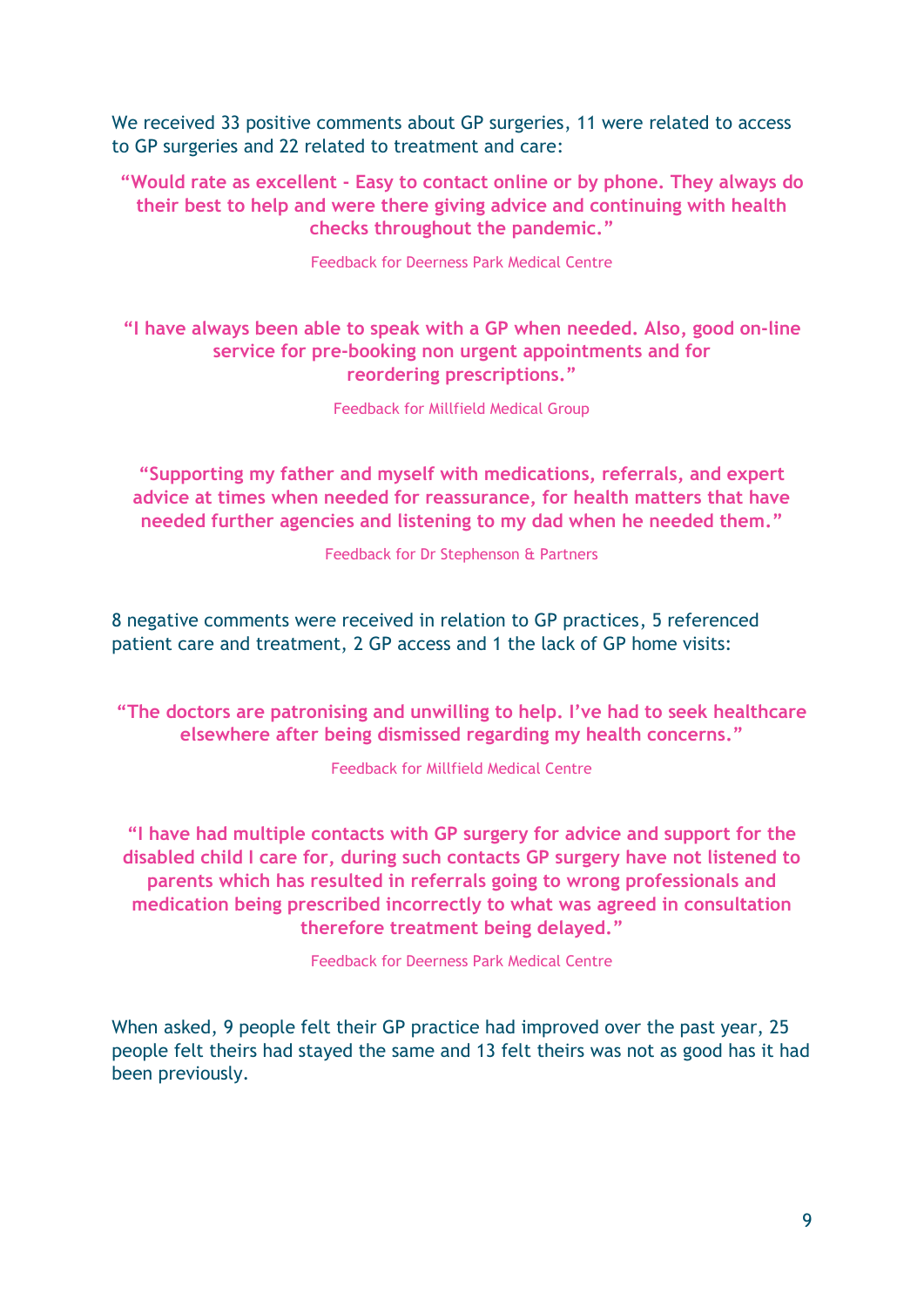### **Northeast Ambulance Service (NEAS)**

4 people rated NEAS, 2 rated them very good, 1 rated them good and 1 as fair.

### **"Have always responded within 2 hours and have been very supportive and considerate - one contact was resolved at home - other 6 were hospital admissions."**

When asked, 1 person felt that ambulance services had not been as good over the past year and 2 people felt it had stayed the same as it was previously. 1 respondent did not answer this question on the survey.

#### **Nurses**

**Very good Good Very poor** Nurses 2 District Nursing services 1 1 1 School Nurse 2012 12:00 12:00 12:00 12:00 12:00 12:00 12:00 12:00 12:00 12:00 12:00 12:00 12:00 12:00 12:00 12:00 12:00 12:00 12:00 12:00 12:00 12:00 12:00 12:00 12:00 12:00 12:00 12:00 12:00 12:00 12:00 12:00 12:00 12:00 **Community Matrons 1 1 1 1 1** 

7 people rated nurses, with the majority (5 people) rating them as very good or good.

# **"They have made (patients name) move to Sunderland, with its associated care for his leg condition, seamless."**

**Total 2 3 2**

Feedback for the District Nursing Team

**"We had a fortnightly visit to check my severely disabled son with cerebral palsy until March 2020 when COVID started. This service abruptly stopped and has not been restarted. Despite several requests via every possible avenue, I even contacted PALS asking for help and unfortunately, I was met with this service is no longer available to my son's age group. This service was vital to us as a family it prevented my son becoming to poorly and needing hospital stays because we were being proactive and treating issues early. In January 2022 despite several GP visits and antibiotics my son ended up on a ventilator in intensive care with a collapsed lung and pneumonia. I feel extremely let down by this service. There was a need for 22 years of my son's life to have these visits and all of a sudden, he doesn't need this anymore I am told."**

Feedback for Community Matrons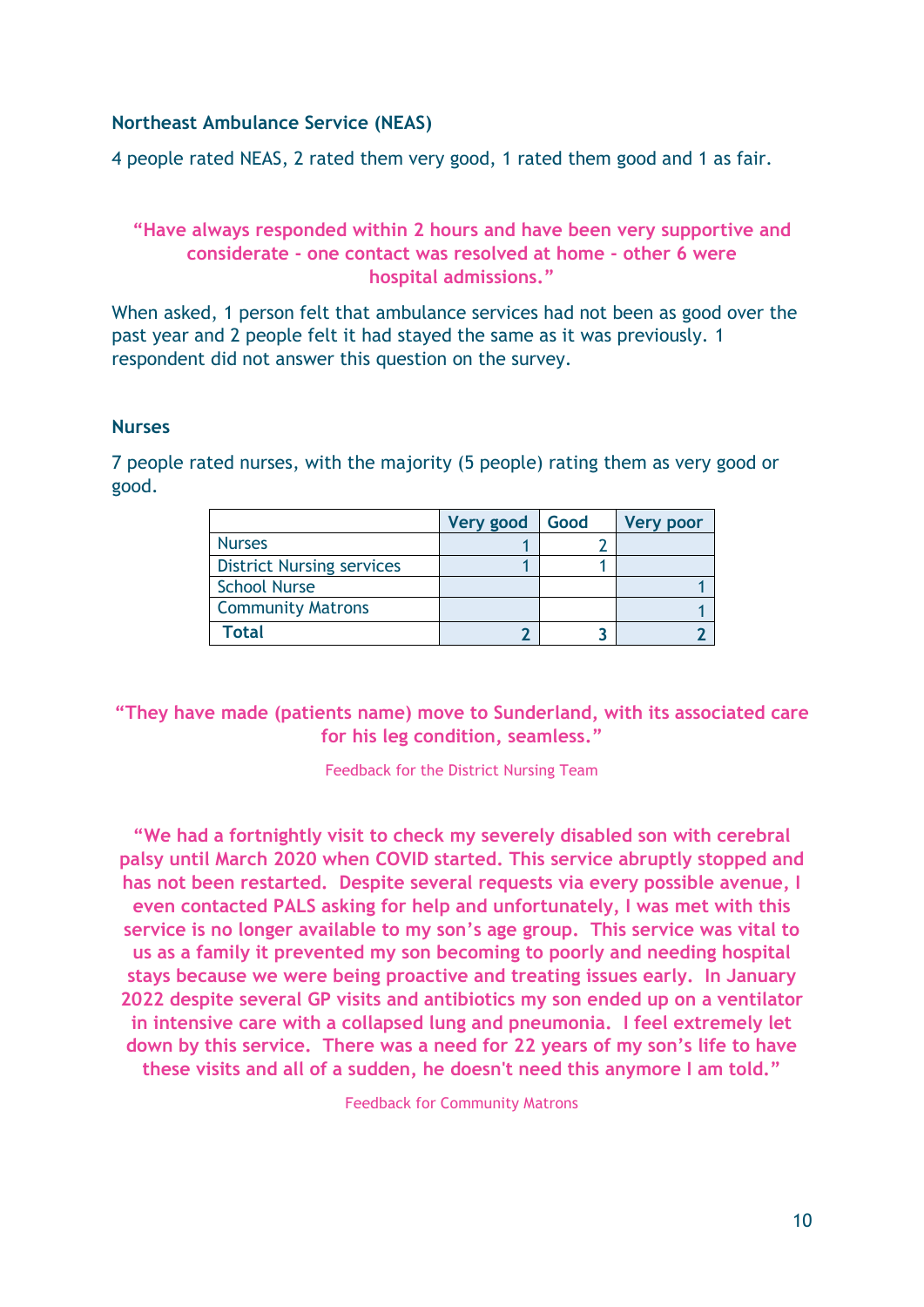When asked, 2 people felt the service received over the previous year by a nurse was the same and 3 people felt the service they received was not as good as it had been previously.

### **Community Pharmacies**

6 people rated their community pharmacy, with 5 rating them as very good or good.

| <b>Name of Service</b>                   | Very good | Good | Poor |
|------------------------------------------|-----------|------|------|
| Chastons, Silksworth                     |           |      |      |
| <b>Dixons Pharmacy</b>                   |           |      |      |
| Rowlands Pharmacy, Pallion Health Centre |           |      |      |
| Rowlandson Pharmacy, Pallion Road        |           |      |      |
| Snowden's Pharmacy                       |           |      |      |
| Pharmacy                                 |           |      |      |
| Total                                    |           |      |      |

**"They had a horrendous time. X our lovely meds delivery driver died and X, the amazing pharmacist left due to family bereavement. Even so we always had just enough meds, but the restricted prescribing rules meant it was often a close shave."**

**Feedback for Rowlandson Pharmacy, Pallion Health Centre**

**"Always has a massive queue, sometimes outside in bad weather. The shelves are always empty too. Mam went without one medication for a week as it wasn't in her Nomad box."**

**Feedback for Rowlandson Pharmacy, St Luke's Terrace**

When asked, 1 person felt the service they received had improved over the previous year, 3 people felt it had stayed the same and 2 stated that the service was not as good as it had been previously.

# **Recovery at Home Team**

3 people rated the Recovery at Home Team with 2 people rating it as very good and 1 person as poor.

**"Immediate response by kind, caring, thorough nurses."**

**"Too busy to fit in a call."**

When asked, 1 person felt this service had remained the same over the past year and 1 person felt the service wasn't as good as it had been previously and one person didn't answer the question.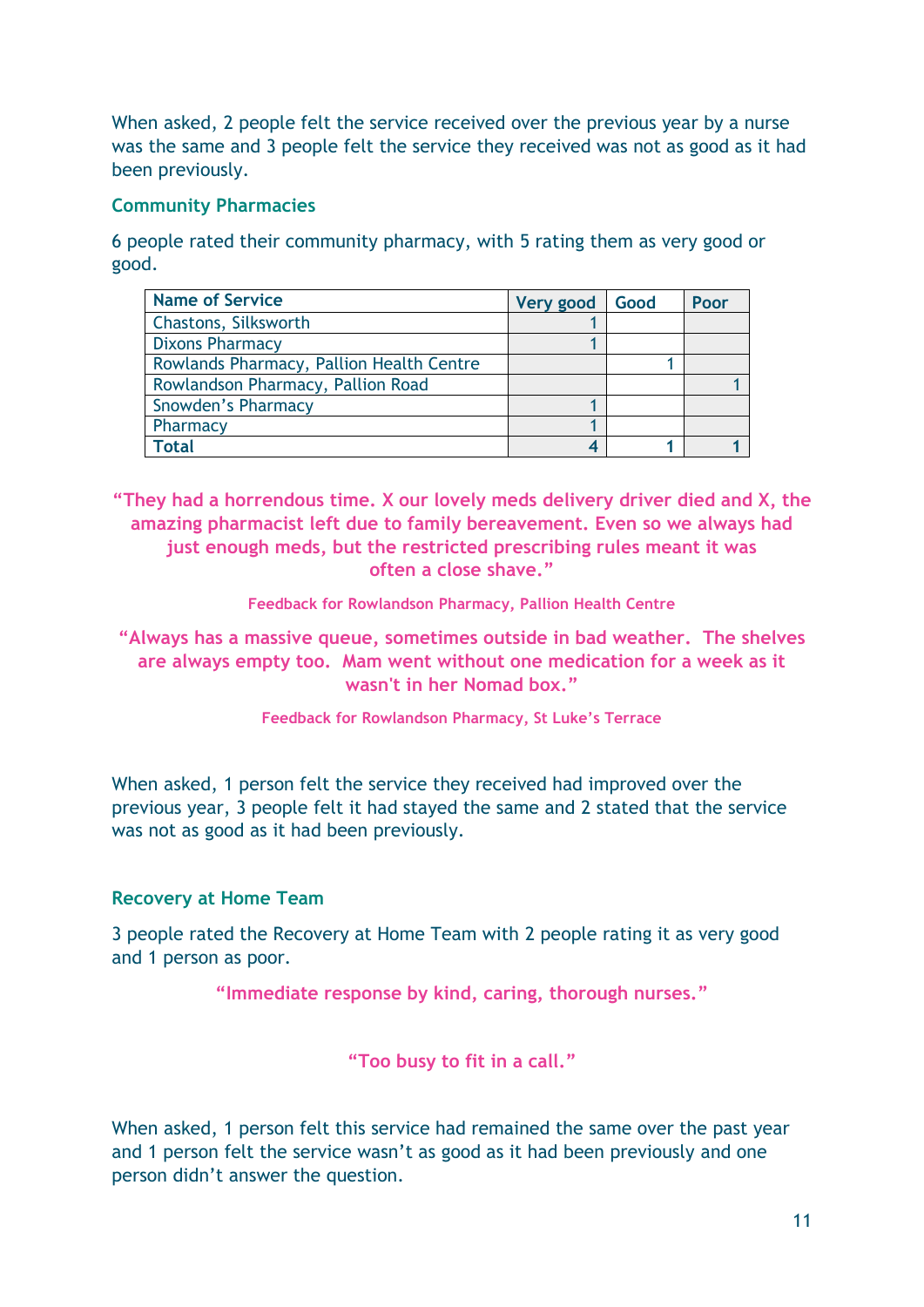### **Social Services**

6 people gave feedback on a range of Social Services, with the majority (4 people) rating them as poor.

| <b>Social Service</b>    | Very good | Fair | Poor |
|--------------------------|-----------|------|------|
| <b>Social Worker</b>     |           |      |      |
| <b>Adult Social Care</b> |           |      |      |
| <b>Social Services</b>   |           |      |      |
| <b>Total</b>             |           |      |      |

**"Very supportive."**

#### Feedback for a Social Worker

**"Long delays with assessment and poor assessment that was not inclusive of carers closest to partner this led to inappropriate plan of care that broke down within 48 hours causing significant distress. Emergency call on Friday took until Saturday afternoon to be responded to and an emergency placement on Saturday evening. Earlier approaches for support for day care activities / support groups were not responded to."**

#### Feedback for Adult Social Care

When asked, 2 people felt the services they use had stayed the same over the past year and 3 people felt they were not as good as they used to be and one person didn't answer the question.

#### **Sunderland Care and Support (SCAS)**

2 people gave feedback on services delivered by SCAS with 1 rating of very good and one rating of very poor.

| <b>Sunderland Care and Support</b> | <b>Very</b><br>Good | <b>Very</b><br>poor |
|------------------------------------|---------------------|---------------------|
| <b>Community Occupational</b>      |                     |                     |
| <b>Therapies</b>                   |                     |                     |
| <b>Wheelchair Services</b>         |                     |                     |

**"X was appointed as John's (my brother) OT and helped greatly with John's move of house from South Tyneside to Sunderland. Arranging the transfer of existing equipment and new where appropriate. This was all achieved remotely via a Video assessment call which was very good and saved a lot of time all round."**

#### Feedback for Community Occupational Therapies

**"I was contacted by the engineer to say he would be coming out to service our electric wheelchairs on Friday a fortnight ago and I'm still waiting. I rang wheelchair services, and they weren't sure who dealt with this, other than "somewhere in Newcastle, but it wasn't them!" I am still waiting and neither wheelchair works."**

Feedback for Wheelchair Services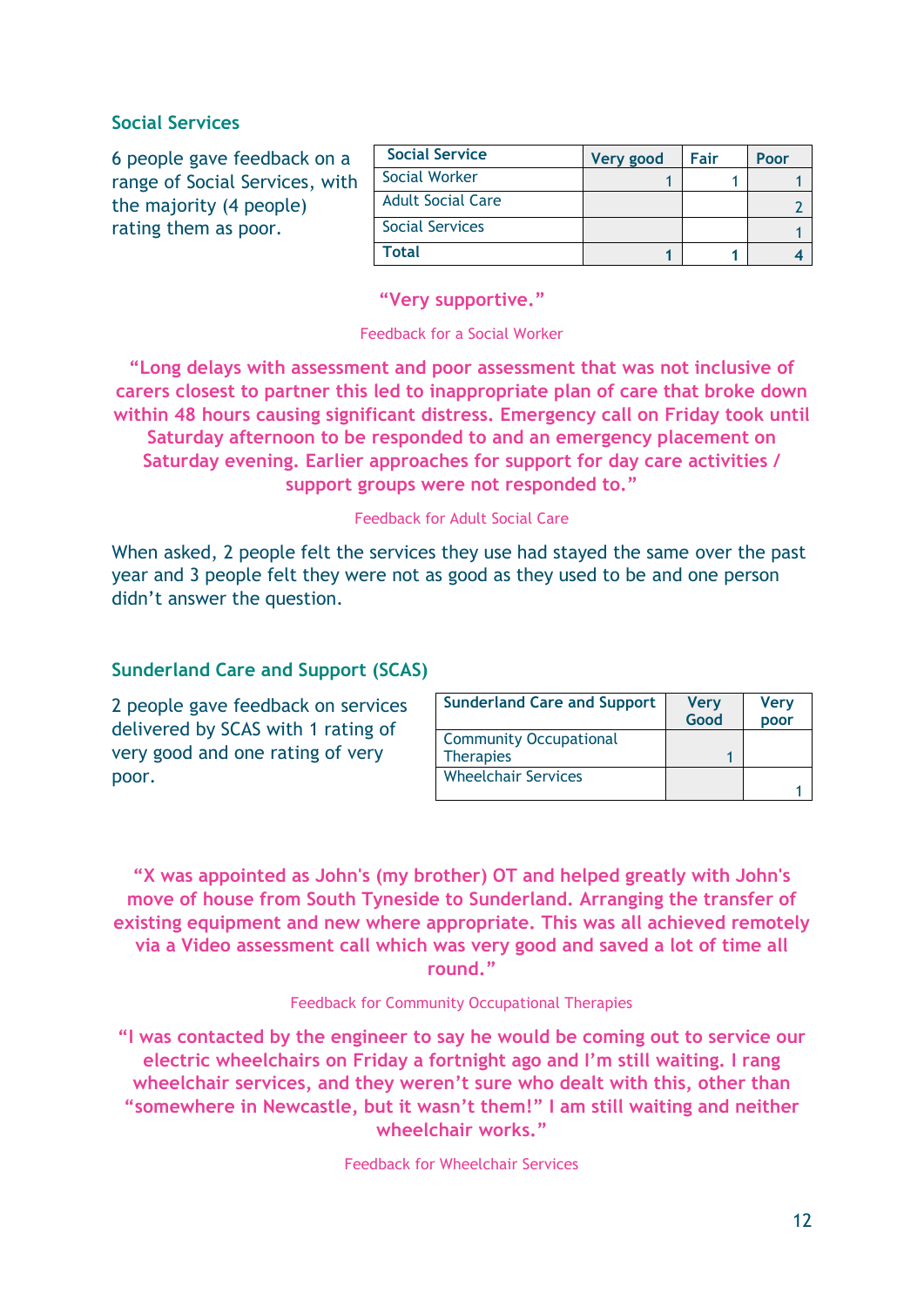When asked, 1 person stated that the service they used had improved over the past year and 1 person said the service they had used was not as good as it was previously.

### **Sunderland Royal Hospital**

15 people gave feedback about Sunderland Royal Hospital in general or a specific department within the hospital. 9 people rated these services as either very good or good, with the remaining 6 people rating them from fair to very poor.

| <b>Name of SRH Department</b>          | <b>Very</b> |      |      |      | <b>Very</b> |
|----------------------------------------|-------------|------|------|------|-------------|
|                                        | good        | Good | Fair | Poor | poor        |
| <b>Sunderland Royal Hospital</b>       |             |      |      |      |             |
| <b>Hospital Social Worker</b>          |             |      |      |      |             |
| Ward E56                               |             |      |      |      |             |
| <b>Speech Therapy Department</b>       |             |      |      |      |             |
| Physiotherapy, Pulmonary Rehab         |             |      |      |      |             |
| <b>Audio Department</b>                |             |      |      |      |             |
| Physiotherapy                          |             |      |      |      |             |
| <b>Emergency Department</b>            |             |      |      |      |             |
| <b>Children's Emergency Department</b> |             |      |      |      |             |
| <b>Total</b>                           | 5           |      |      |      |             |

# **"A&E is a joke very poor, my wife was treated very badly, I complained but got nowhere, but once on the ward it's much better and they care more compared to A&E."**

Feedback about Sunderland Royal Hospital

#### **"Helpful and friendly."**

Feedback about Sunderland Royal Hospital

When asked, 4 people felt that services at Sunderland Royal Hospital had improved over the past year, 4 people stated that services had remained the same and a further 4 people said that services weren't as good as they had been previously.

# **Together for Children**

4 pieces of feedback were received for Together for Children and all 4 people rated this service as very poor.

**"Terrible experience of going through care proceedings for grandchildren for whom we now have. We found that social workers were not reliable, told lies or misled us to get what they wanted which wasn't necessarily in the best**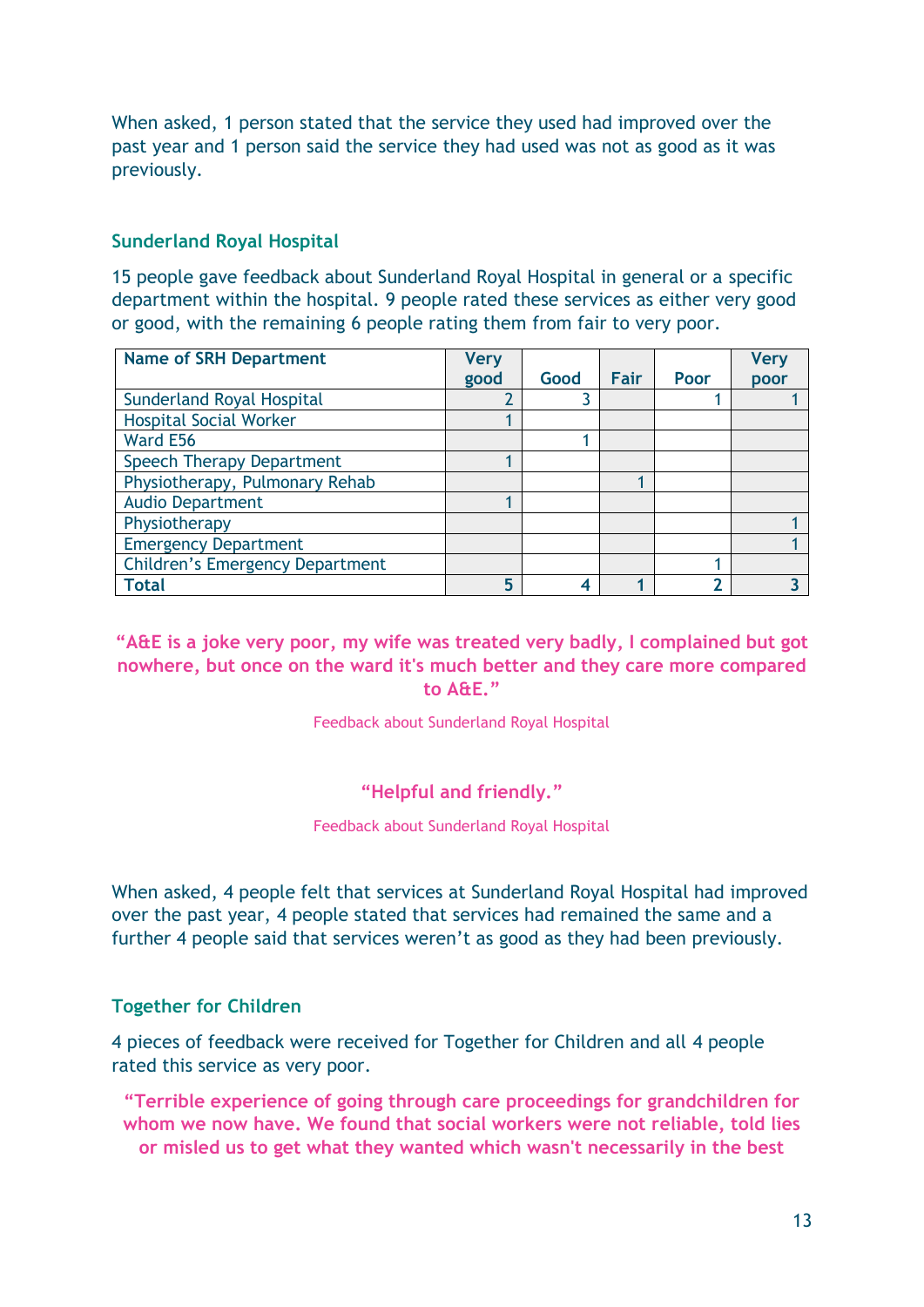### **interests of the children. The service is completely unsympathetic to kinship carers and does little to support them."**

Feedback for Together for Children

**"Assessment of needs of disabled child's needs completed with referrals not actioned and information going to incorrect services and also a report of assessment being delivered to incorrect address. (I have been compensated for this). SEND team have also not responded to within timescales for EHCP's."**

#### Feedback for Together for Children

When asked, 1 person stated that they felt this service had stayed the same over the previous year and 3 people felt the service was not as good has it has been previously.

# **Voluntary and Community Sector Organisations (VCS)**

7 people gave feedback about VCS organisations who had supported them or their loved one. All ratings were either very good or good.

| <b>Name of VCS service</b>      | Very good | Good |
|---------------------------------|-----------|------|
| <b>Sunderland Carers Centre</b> |           |      |
| <b>Essence</b>                  |           |      |
| More than Grandparents          |           |      |
| <b>Essence</b>                  |           |      |
| Age UK Sunderland               |           |      |
| <b>RNIB</b>                     |           |      |
| Total                           | h         |      |

#### **"They were helpful and was able to give advice when needed."**

Feedback for Sunderland Carers Centre

#### **"Very understanding."**

#### Feedback for Age UK Sunderland

When asked, 3 people felt the service they use had improved over the past year and 1 person stated that the service they use had stayed the same and 3 people did not answer the question.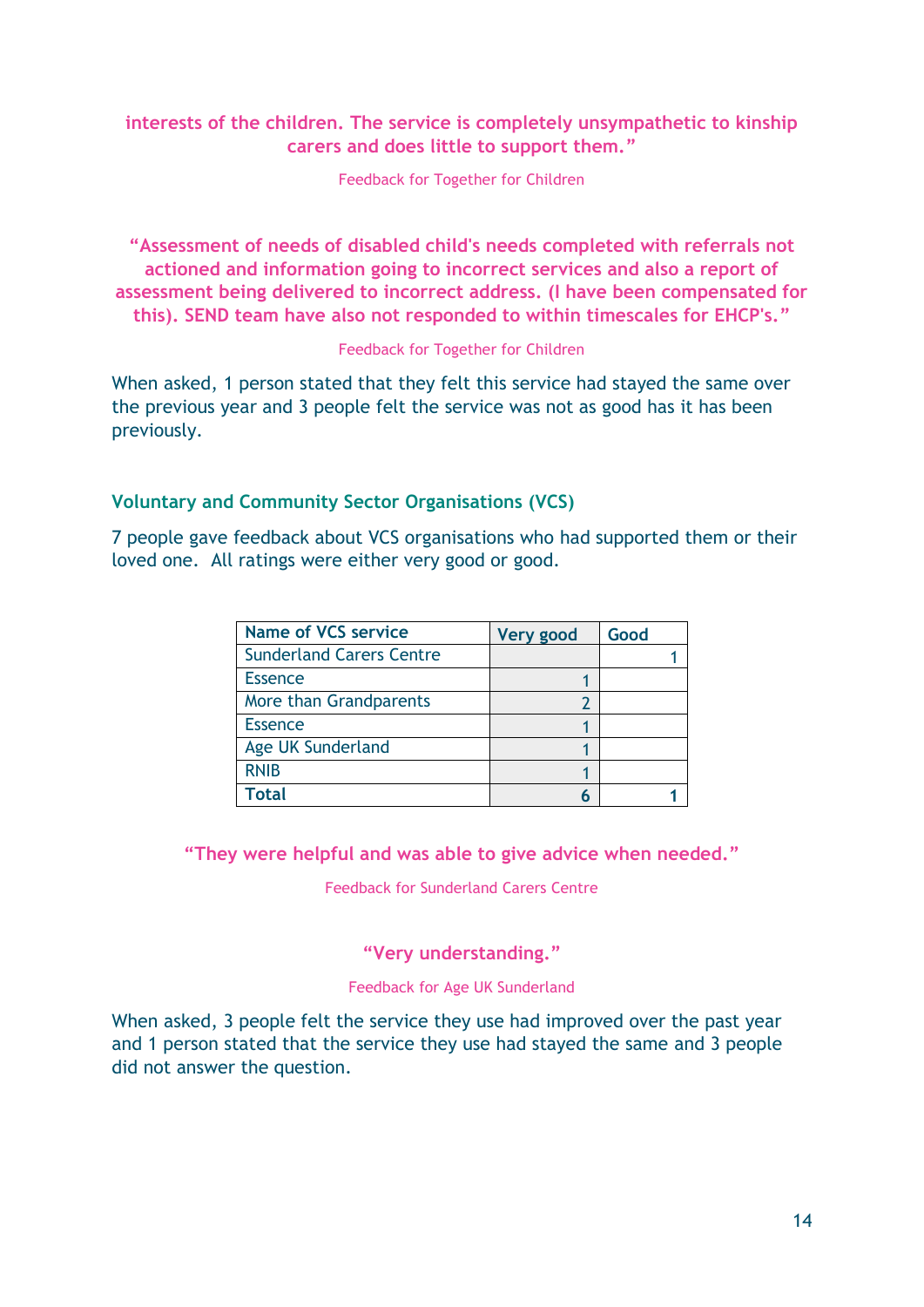### **Miscellaneous Services**

6 people gave feedback about a range of miscellaneous services. 5 very good ratings were received and 1 very poor.

| <b>Miscellaneous services</b>            | Very good | <b>Very poor</b> |
|------------------------------------------|-----------|------------------|
| 210 Grindon Lane short break service     |           |                  |
| Community stroke team                    |           |                  |
| Lymphedema Clinic, St Benedict's Hospice |           |                  |
| <b>Sandhill Centre</b>                   |           |                  |
| South Tyneside District Hospital         |           |                  |
| <b>Sycamore Lodge Care Home</b>          |           |                  |
| Total                                    | 5         |                  |

### **"Helpful and provided help addressing the needs."**

Feedback for the Lymphedema Clinic at St Benedict's Hospice

# **"While in hospital would not give medicines that he needs everyday and would not listen."**

Feedback about South Tyneside District Hospital

When asked, 2 people felt the service they use had improved over the past year and a further 2 people stated that the service they use had stayed the same. 2 people did not answer this question on the survey.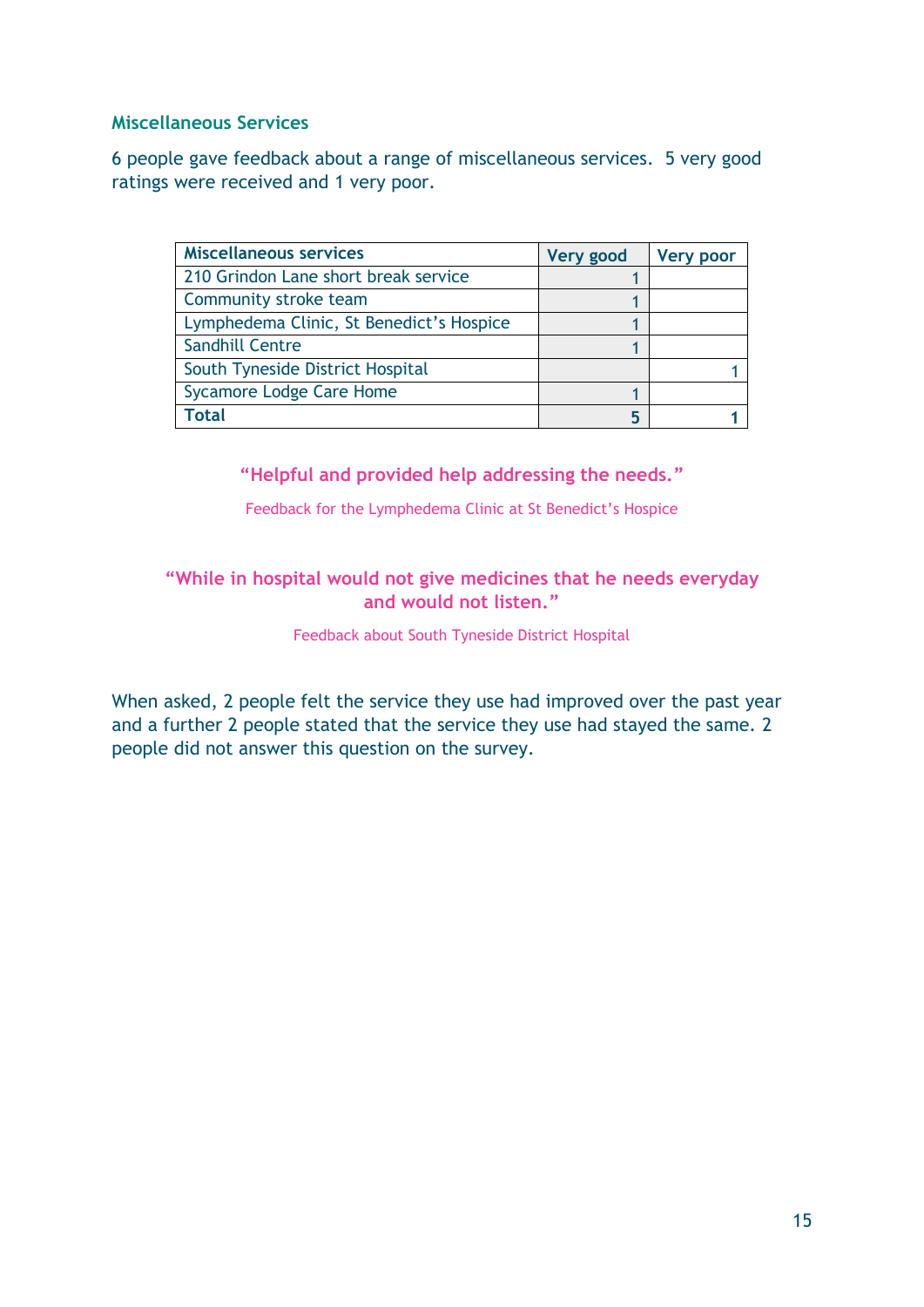### **How services have met carers needs during the pandemic**

This next section asked survey respondents about the service they had used and rated in the previous question and how they had met their needs during the pandemic. Most respondents (45%) felt that services they listed had stayed the same.



#### **What has improved?**

From the services that people told us had improved during the pandemic their responses could be themed into:

- service delivery
- care and treatment
- information providing

**"Phone appointments are efficient and brilliant leading to the waiting area being less crowded. I think a lot of the arrangements learned from the pandemic should be kept in place as it appears to be more efficient use of the doctor's time."**

Feedback for Deerness Park Medical Centre

### **"I believe they have improved as the helpful advice from the advisor was impeccable, he was able to provide me with services and contact numbers for other agencies and services."**

Feedback for the Sunderland and North Durham Royal Society for The Blind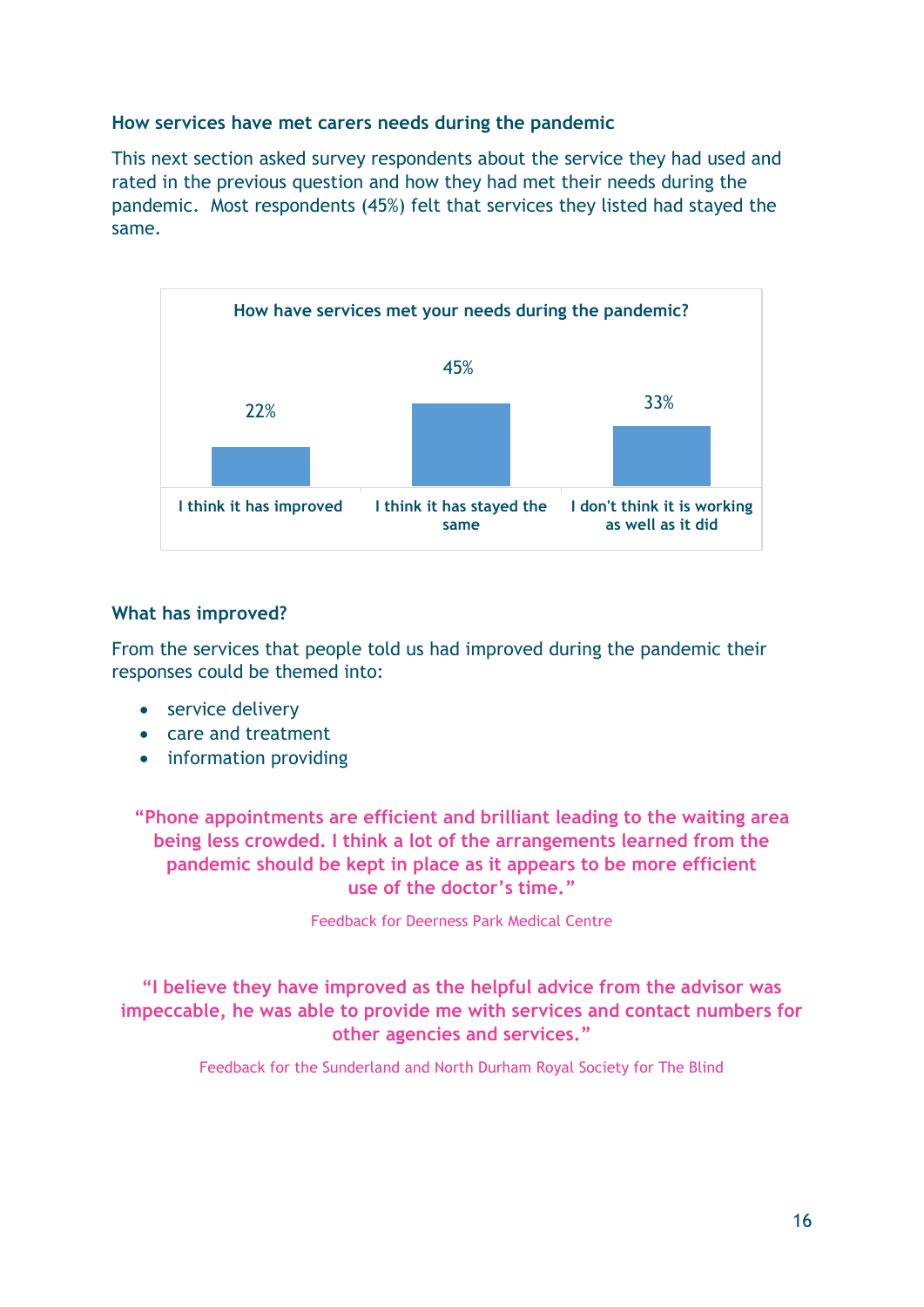### **What has stayed the same?**

From the services that people told us had stayed the same during the pandemic their responses could be themed into:

- service delivery
- care and treatment
- access

**"We had routine appointments via teams and by phone. Also, arrangements were made for 6 weekly calls to keep in touch. Which were reassuring. Knowing we weren't totally isolated helped us to cope with our son enormously."**

Feedback for the Mental Health Team

**"The practice has always been extremely professional and friendly."**

Feedback for Millfield Medical Practice

#### **What isn't working so well?**

From the services that people told us they felt weren't working as well as they did, responses could be theme into the following areas:

- care and treatment
- access
- staffing levels

**"Appointments moved online which didn't work as well. It's taken a long time to get back to face to face appointments and now there is no consistency."**

Feedback for CYPS

**"Seems that NEAS staffing has not been able to meet the demand. This is NOT a criticism of the actual staff who did an amazing job under enormous pressure."**

Feedback for The Northeast Ambulance Service (NEAS)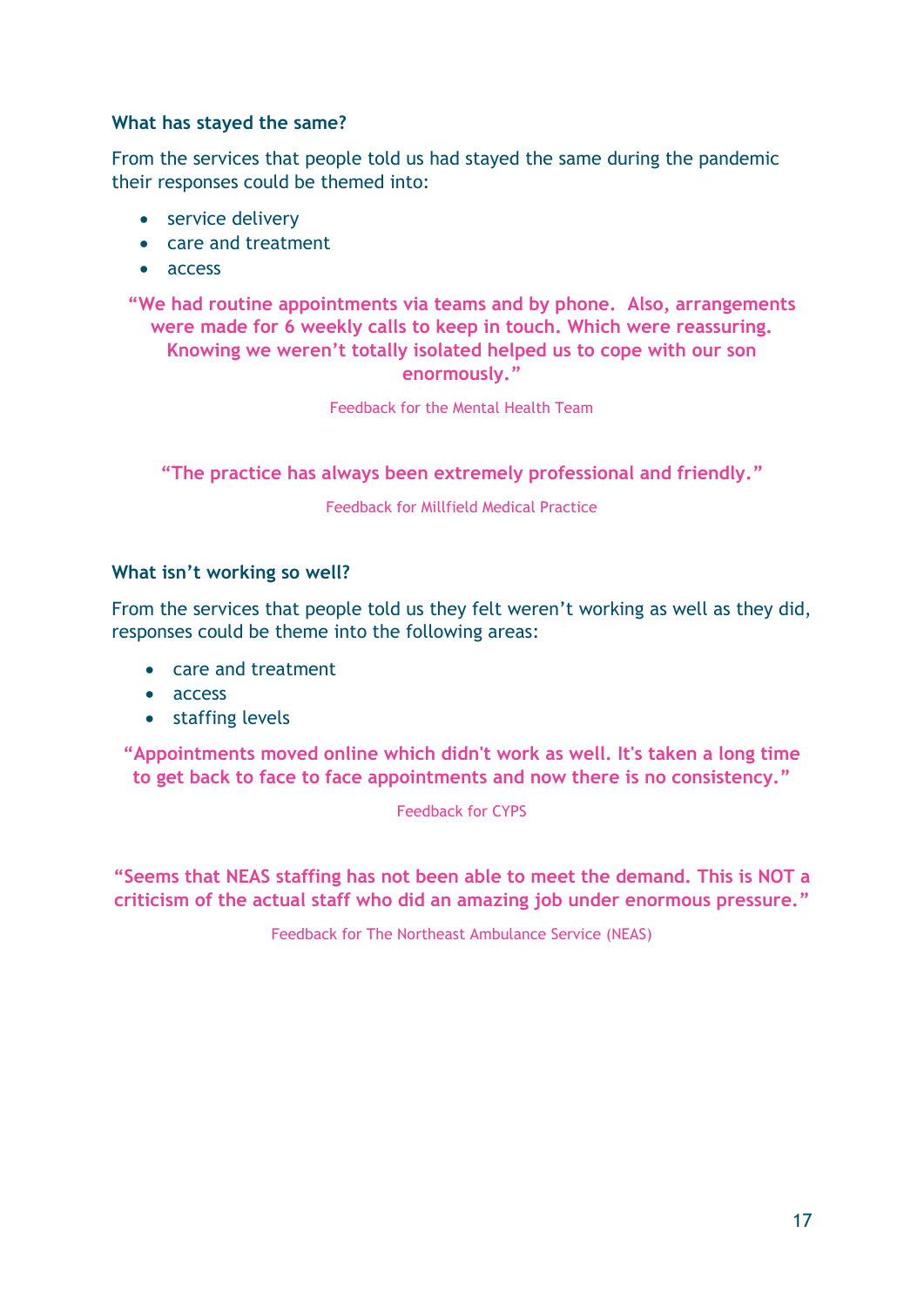# <span id="page-17-0"></span>**Future health and social care service delivery**

Survey respondents were asked in this section what changes to the way health and social care services have been delivered during the pandemic would they like to stay and why.

Of those respondents who replied to this question, many fed back that they liked the options of having medical appointments via the phone with some also commenting that being able to book appointments online was an improvement. Most cited the reason they would like this option to stay was due to the convenience.

**"Online appointments. I don't have to wait an interminable length of time to get to the front of the queue and I don't have to listen the excessive options for EVERY option once chosen."**

**"I like the phone consultation; I do not always need to attend the surgery. My issues can be delt without a visit much better less time wasted for both GP and myself."**

However, some went on to say that these types of appointments should not replace face to face when needed.

**"Appropriate use of telephone consultations to keep in touch with patients with poor mobility. However, this must be used judiciously, to complement rather than replace home visits."**

Survey respondents were next asked what health and social care information would benefit them in their role as a carer now and in the future.

Most people who responded commented on the need to have information on what support is available for those they care for including help with practical issues such as equipment, how to access benefits they may be entitled to, care in the home and who to contact if the needs of the person changes in the future.

> **"Information being sent to parents in post about what services exist. I'm not really aware of any."**

> **"Further information on benefits that are available to carers."**

**"Options for additional support in the future and where to find this."**

Other respondents spoke about knowing where to access information for them as a carer.

**"Help with everyday life especially emotional."**

**"What help is available; financial and emotional."**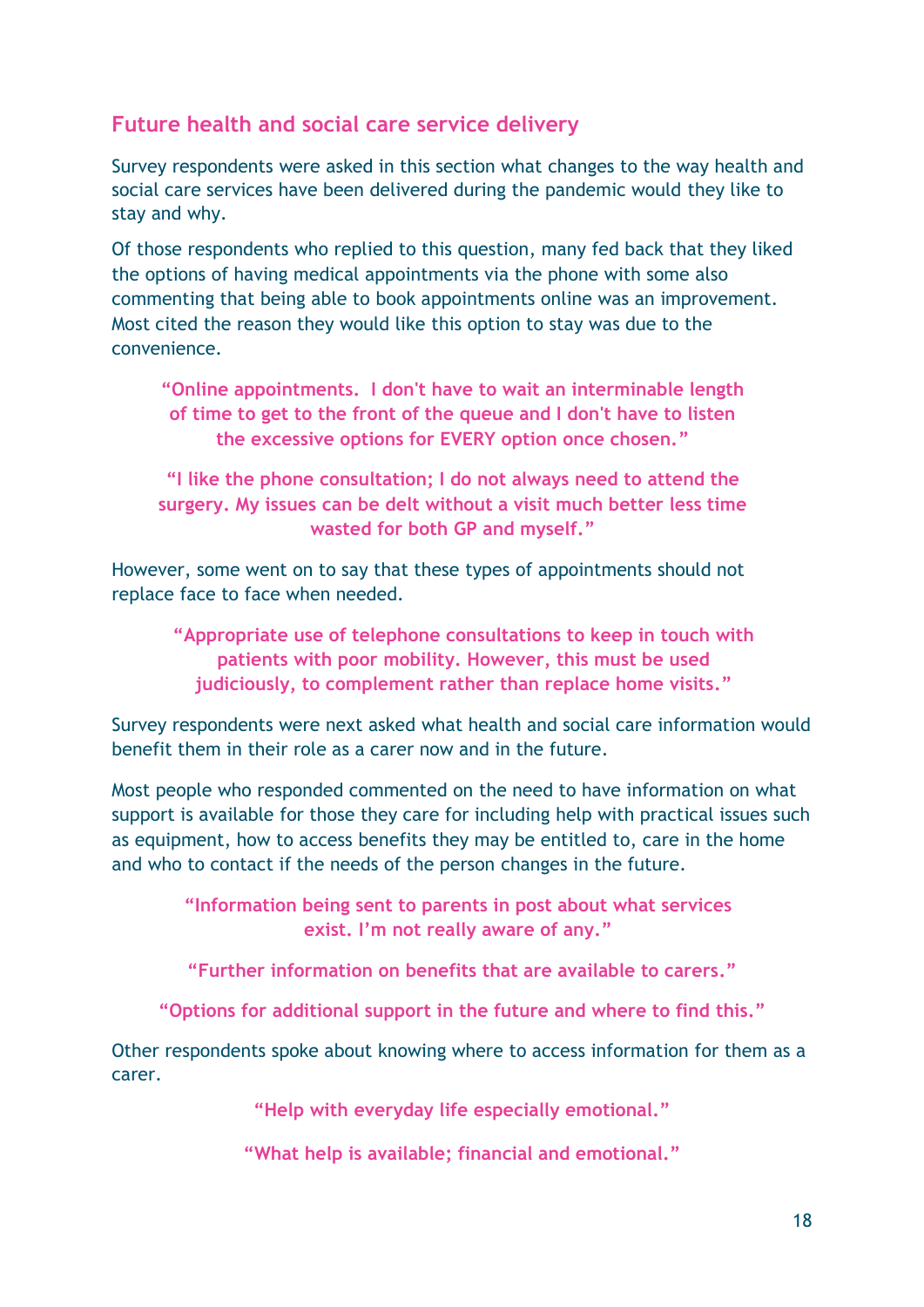# **Future support needs**

The survey next asked respondents to feedback on which support would help them the most in the near future. People were invited to tick all that applied. The results are given below.

|                                                                                 | Count |
|---------------------------------------------------------------------------------|-------|
| Better recognition of carers in the community                                   | 44    |
| Clearer/more specific guidance for unpaid carers                                | 34    |
| More support from your GP                                                       | 26    |
| Access to breaks and replacement/respite care                                   | 26    |
| More support from adult social services                                         | 25    |
| Mental health support                                                           | 22    |
| Someone to talk to                                                              | 20    |
| More support from district/community nurses                                     | 11    |
| More support from community pharmacies                                          | 10    |
| More support from children's social services                                    | 8     |
| Support to use technology to access online<br>medical/consultation appointments | 8     |

Finally, the survey asked if there was anything else they would like to share with us about how health and social care services can support them as a carer, as we come out of COVID-19.

Of those who responded to this question the majority again repeated the importance of having information available to them on what support is available to them and those they care for.

**"More advice and contact numbers for services that are available but I'm not accessible or easy to come by via computer or online."**

**"I'm not aware of any supportive services. Only services accessed has been hospital and assessment services for diagnosis."**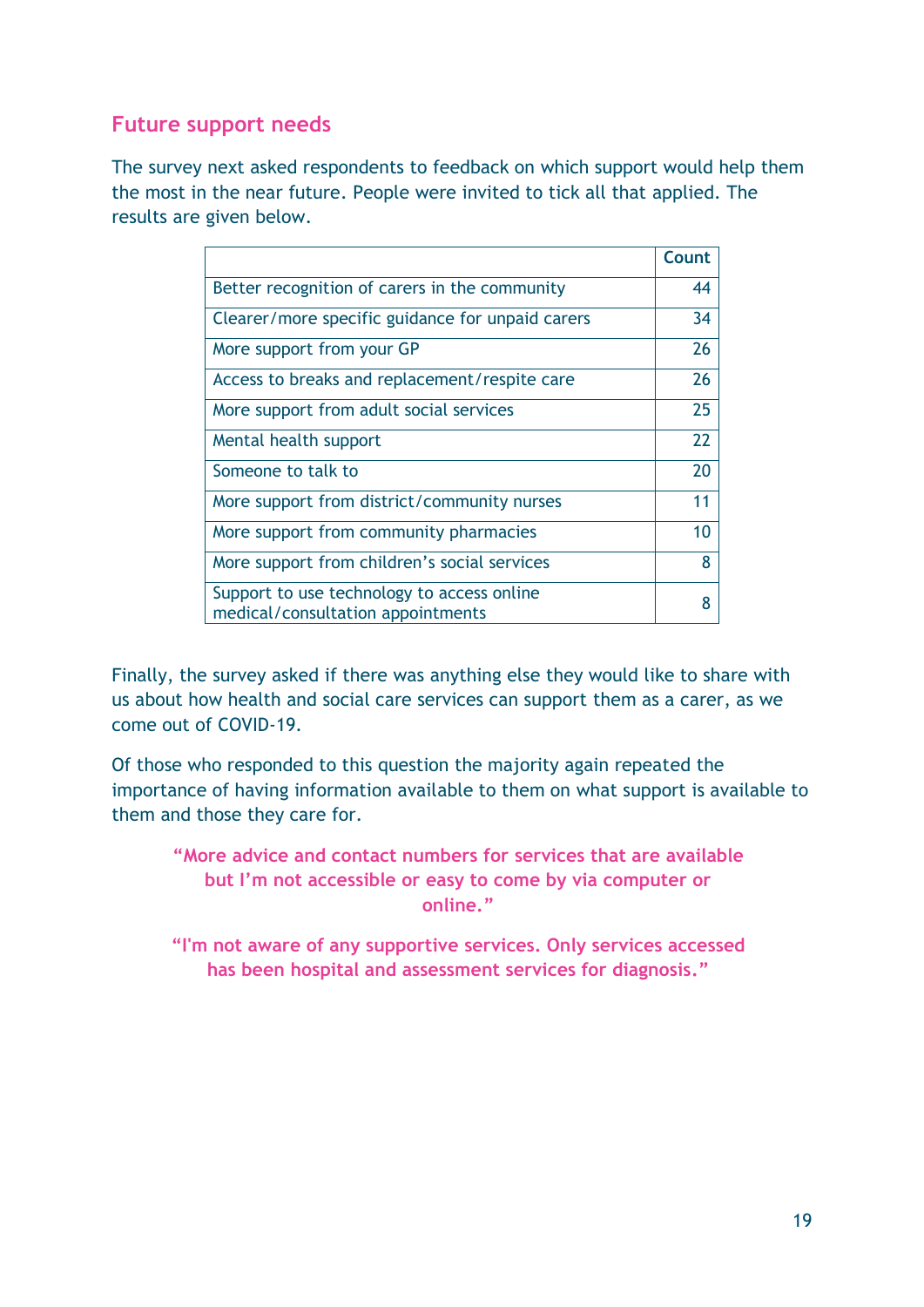# <span id="page-19-0"></span>**Conclusion**

The aim of this evaluation was to find out what services have done well and what else health and care service providers can do, to best support carers as we come out of the pandemic.

The findings from this evaluation have shown, based on people's feedback that overall, the majority of services were rated, received either a very good (54%) or good (18%) rating by carers.

The areas which received the highest level of satisfaction were for GP practices with 78% of all feedback received being positive.

Survey respondents also informed how services had met their needs during the pandemic. Overall, most people felt services had improved (22%) or stayed the same (45%).

Finally, people told us what changes they had seen to services during the pandemic, they would like to stay. The majority responded to state that they liked the flexibility of having the choice of accessing their medical appointments on-line, when appropriate.

The two areas that people felt needed improving in the near future were better recognition of carers in the community (with over half of the respondents citing this) and more information on what support is available for them as a carer and those they care for. Most comments received on the survey related to this.

Finally, those areas that 33% of people felt weren't working so well when it came to services related to care and treatment, access and staffing levels.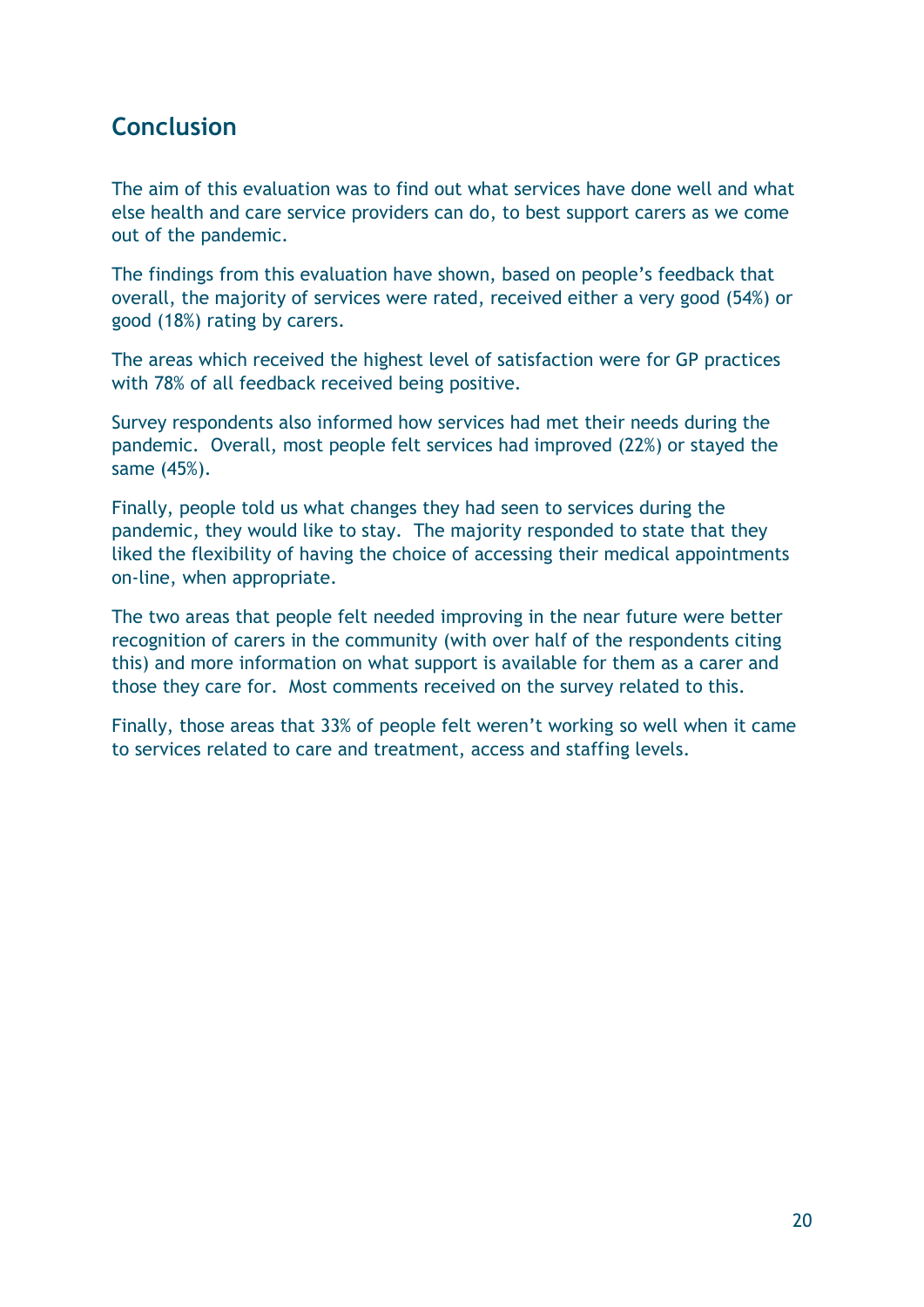# <span id="page-20-0"></span>**Acknowledgements**

Healthwatch Sunderland would like to acknowledge the support from the voluntary, community and health and social care sectors who helped us to promote the survey to their service users.

Thanks also goes to all those who completed the survey and shared their views and experiences. Many individuals provided some anecdotal information about their experiences all of which don't feature in the report due to the volume. However, these will be recorded on our electronic data system and feedback to Healthwatch England, who collate and use this data to gather a national and regional picture of people's experiences.

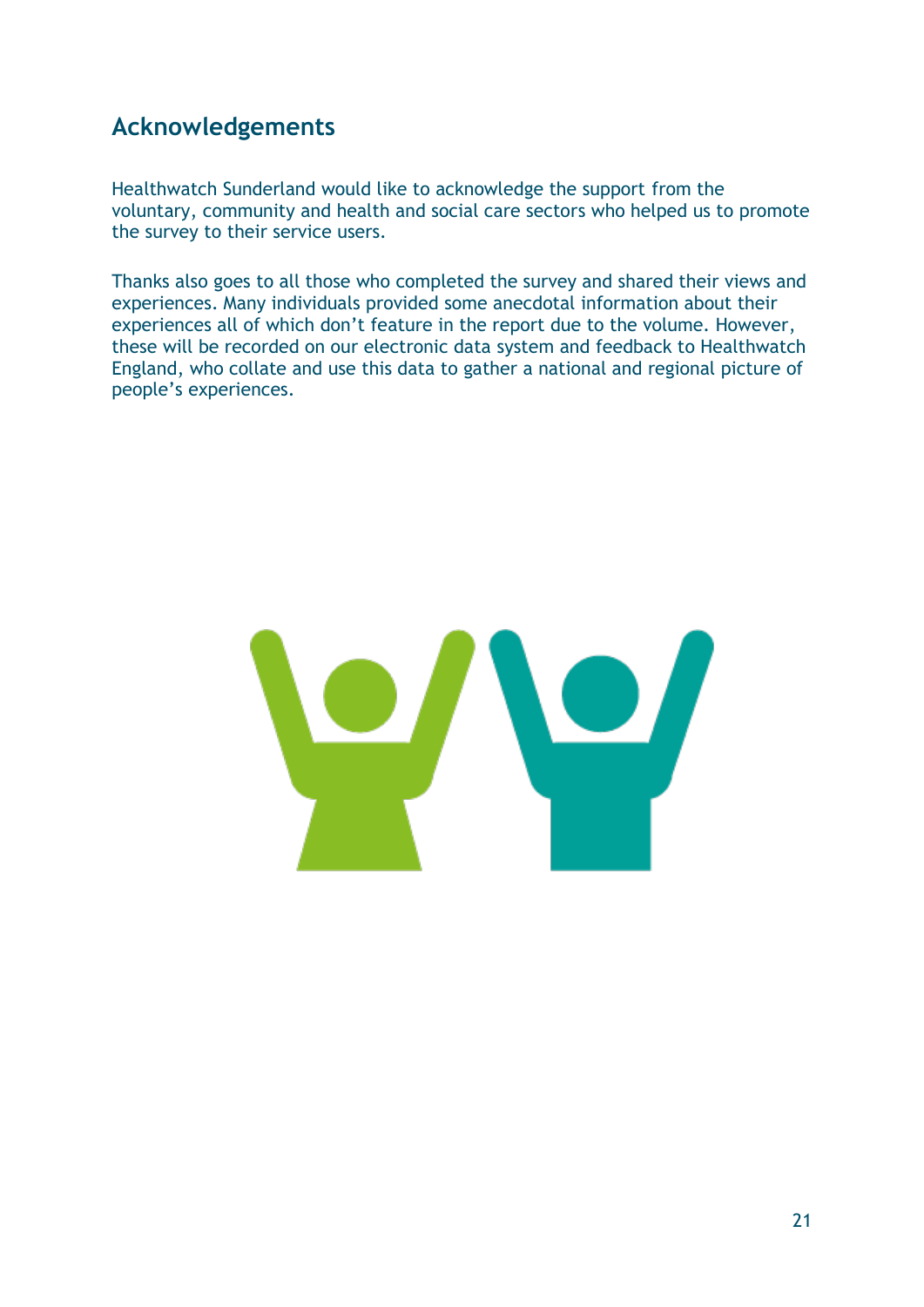<span id="page-21-0"></span>**Appendix 1 - Survey**

# **COVID-19 and the impact on carers**

Healthwatch Sunderland provides an independent voice for local people who use health and social care services within the NHS or funded by the government. Our role is to ensure that people's views are listened to and fed back to those who provide these services so they can be improved.

This year the team, as voted for by the public, will be looking at how carers have been impacted by COVID-19. Both national and local research carried out to date has shown us that there are many areas in which carers have been impacted since the start of the pandemic including loneliness, isolation, and an increase in caring hours etc., which have been fed back to service providers. Therefore, to help us concentrate our resources and to have the biggest impact, we wish to look at what services have done well and what else health and care service providers can do to best support carers as we come out of the pandemic.

In order to help us with this work we require those who identify as being a carer to answer this short survey**.** *(***A carer is anyone, including children and adults who look after a family member, partner or friend who needs help because of their illness, frailty, disability, a mental health problem or an addiction and cannot cope without their support. The care they give is unpaid (this means not a professional carer.)**

Please note the information you provide will be kept confidential, although anonymised quotes may be used.

The survey should take no longer than 5 minutes to complete.

**The closing date for the survey is 30th April 2022.**

Healthwatch Sunderland take your privacy seriously. The information you provide on this form will be stored electronically. Your comments will be shared with health and care providers and Healthwatch England, to help them improve services. Please note the information you provide will be kept confidential, except that anonymised quotes may be used.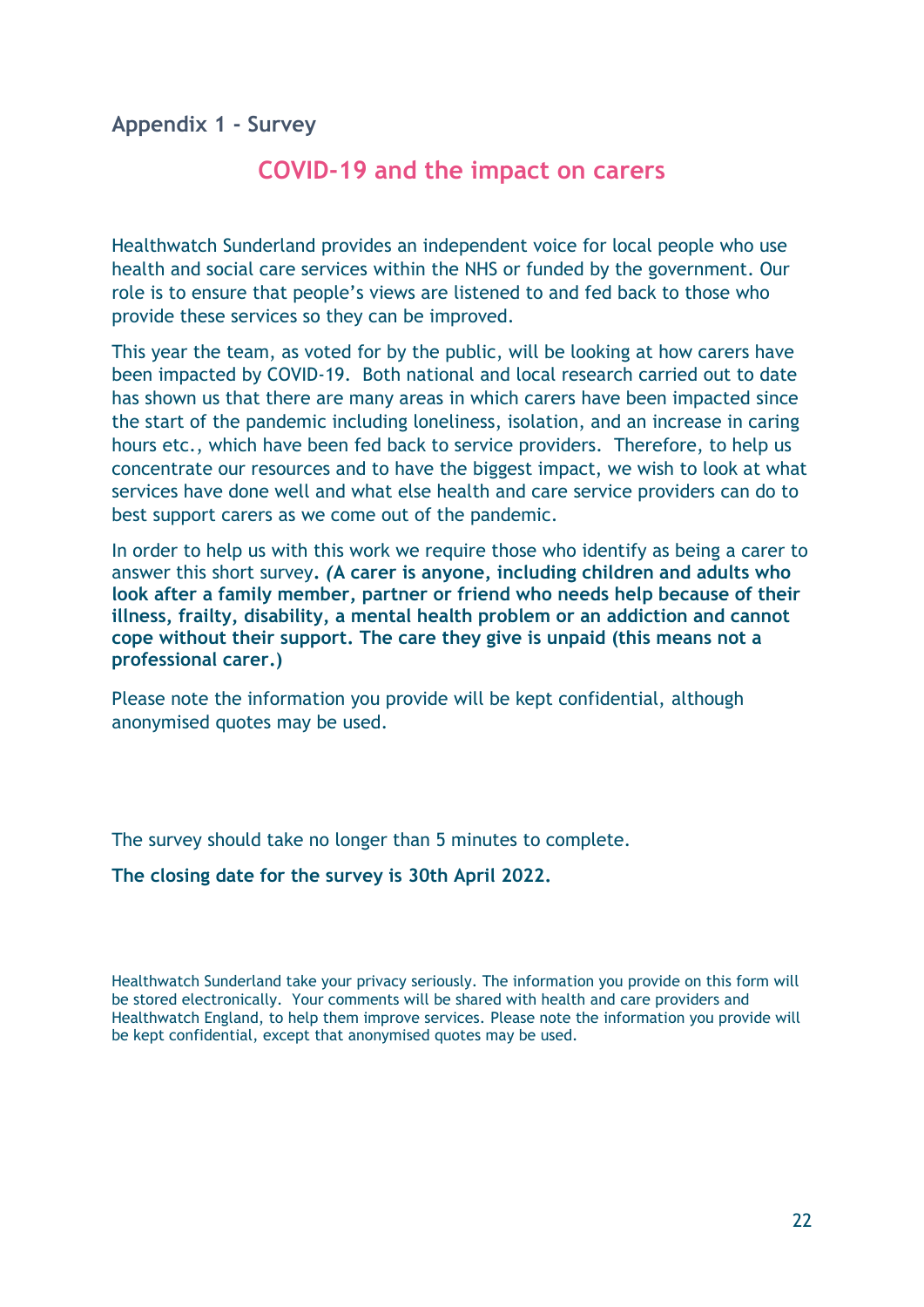# **Section one: A bit about yourself**

By telling us more information about yourself, you can help us better understand how people's experiences may differ depending on their personal characteristics. However, if you do not wish to answer these questions you do not have to.

**1. How old are you?**

### 2. **Please tell us which gender you identify with**? (Please tick)

| Male                                        |  |
|---------------------------------------------|--|
| Female                                      |  |
| Transgender female                          |  |
| Transgender male                            |  |
| Gender variant / Non-conforming / Nonbinary |  |
| Prefer to self-describe (please state)      |  |
| Prefer not to say                           |  |

#### 3. **Which race or ethnicity best describes you?** (Please tick one box only)

| White (British, Irish, European, other)                              |  |
|----------------------------------------------------------------------|--|
| Mixed race (Black & white, Asian & white, Other)                     |  |
| Asian/Asian British (Bangladeshi, Chinese, Indian, Pakistani, other) |  |
| Black/ British Black (African/Caribbean/ Other)                      |  |
| <b>Gypsy or Traveller</b>                                            |  |
| Prefer not to say                                                    |  |
| Other, please state                                                  |  |

4. **Which of the following caring responsibilities apply to you?** *(*A carer is **anyone, including children and adults who look after a family member, partner or friend who needs help because of their illness, frailty, disability, a mental health problem or an addiction and cannot cope without their support.** The care they give is unpaid (this means not a professional carer.)

#### **Please tick all that apply**

| Primary carer of a child or children (under 2 years)                         |  |
|------------------------------------------------------------------------------|--|
| Primary carer of a child or children (between 2 and 18 years)                |  |
| Primary carer of a disabled child or children                                |  |
| Primary carer or assistant for a disabled adult (18 years and over)          |  |
| Primary carer or assistant for an older person or people (65 years and over) |  |
| Secondary carer (another person carries out main caring role)                |  |
| Prefer not to say                                                            |  |

# **5. Please enter the first part of your postcode and the first letter from the second part (e.g., SR2 7, NE37 7 etc.)**

**Section two: Changes to health and social services**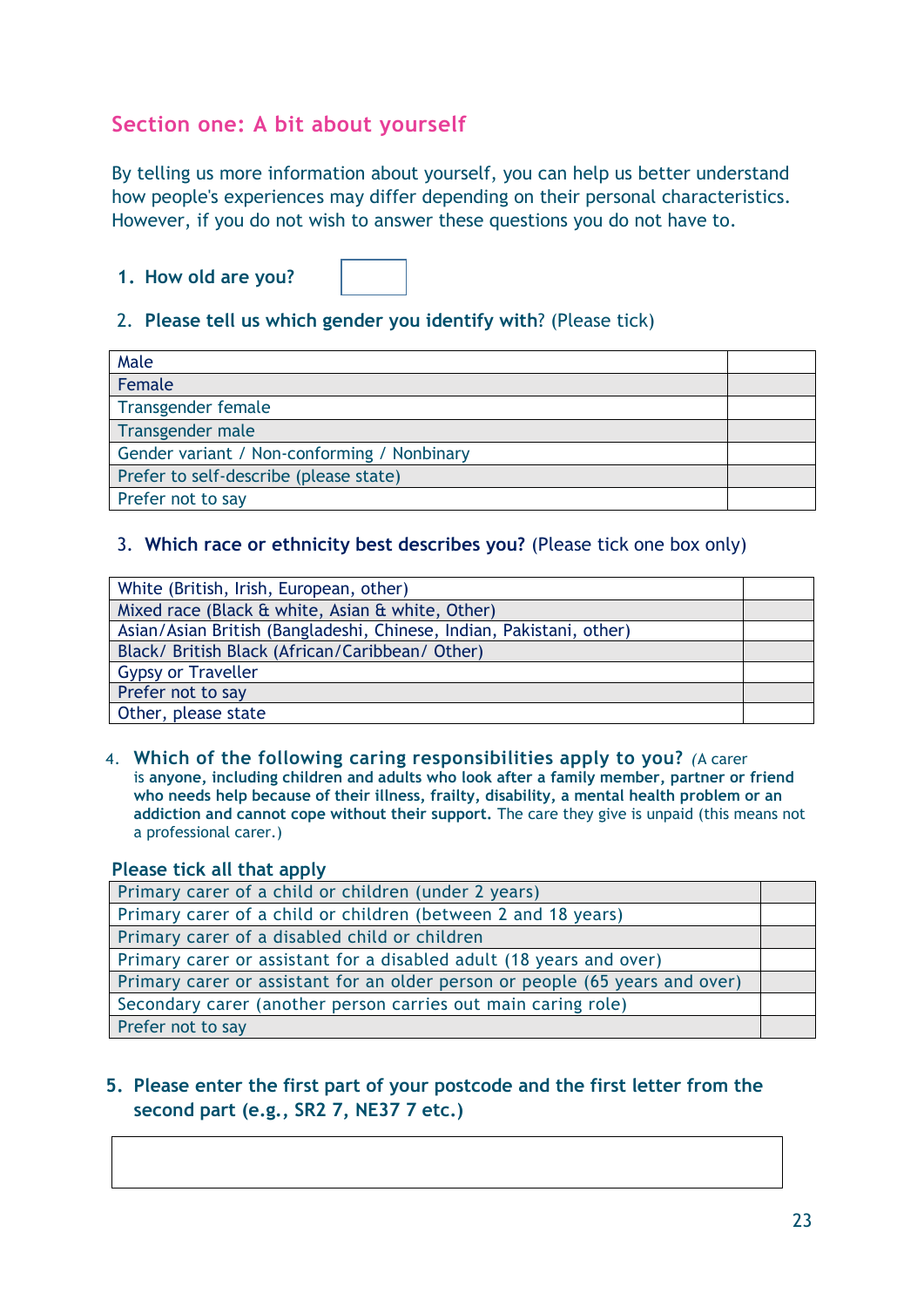Here are some examples of health and social care services to help you when you are completing the next section of the survey.

Health Services: Doctor / GP surgery, dentist, ambulance service, NHS mental health services, clinics, urgent care centres, hospices, pharmacies, hospital.

Social Care Services: Social workers, care in your own home, respite care, day centres, care homes, equipment services etc.

### **6. Please name and rate some of the health or social care services that you have engaged with over the past 12 months. Please name up to 3.**

| <b>Service 1</b>                                                  |                     |      |      |      |                     |                                |
|-------------------------------------------------------------------|---------------------|------|------|------|---------------------|--------------------------------|
| Name of service used (e.g., GP -<br><b>Hylton Medical Group)</b>  | <b>Very</b><br>good | Good | Fair | Poor | <b>Very</b><br>poor | <b>Prefer</b><br>not to<br>say |
|                                                                   |                     |      |      |      |                     |                                |
| Please explain why you have gave the service the above rating:    |                     |      |      |      |                     |                                |
|                                                                   |                     |      |      |      |                     |                                |
| <b>Service 2</b>                                                  |                     |      |      |      |                     |                                |
| Name of service used (e.g., GP -<br><b>Hylton Medical Group)</b>  | <b>Very</b><br>good | Good | Fair | Poor | <b>Very</b><br>poor | <b>Prefer</b><br>not to<br>say |
|                                                                   |                     |      |      |      |                     |                                |
| Please explain why you have gave the service the above rating:    |                     |      |      |      |                     |                                |
|                                                                   |                     |      |      |      |                     |                                |
| <b>Service 3</b>                                                  |                     |      |      |      |                     |                                |
| Name of service used: (e.g., GP -<br><b>Hylton Medical Group)</b> | <b>Very</b><br>good | Good | Fair | Poor | <b>Very</b><br>poor | <b>Prefer</b><br>not to<br>say |
|                                                                   |                     |      |      |      |                     |                                |

Please explain why you have gave the service the above rating: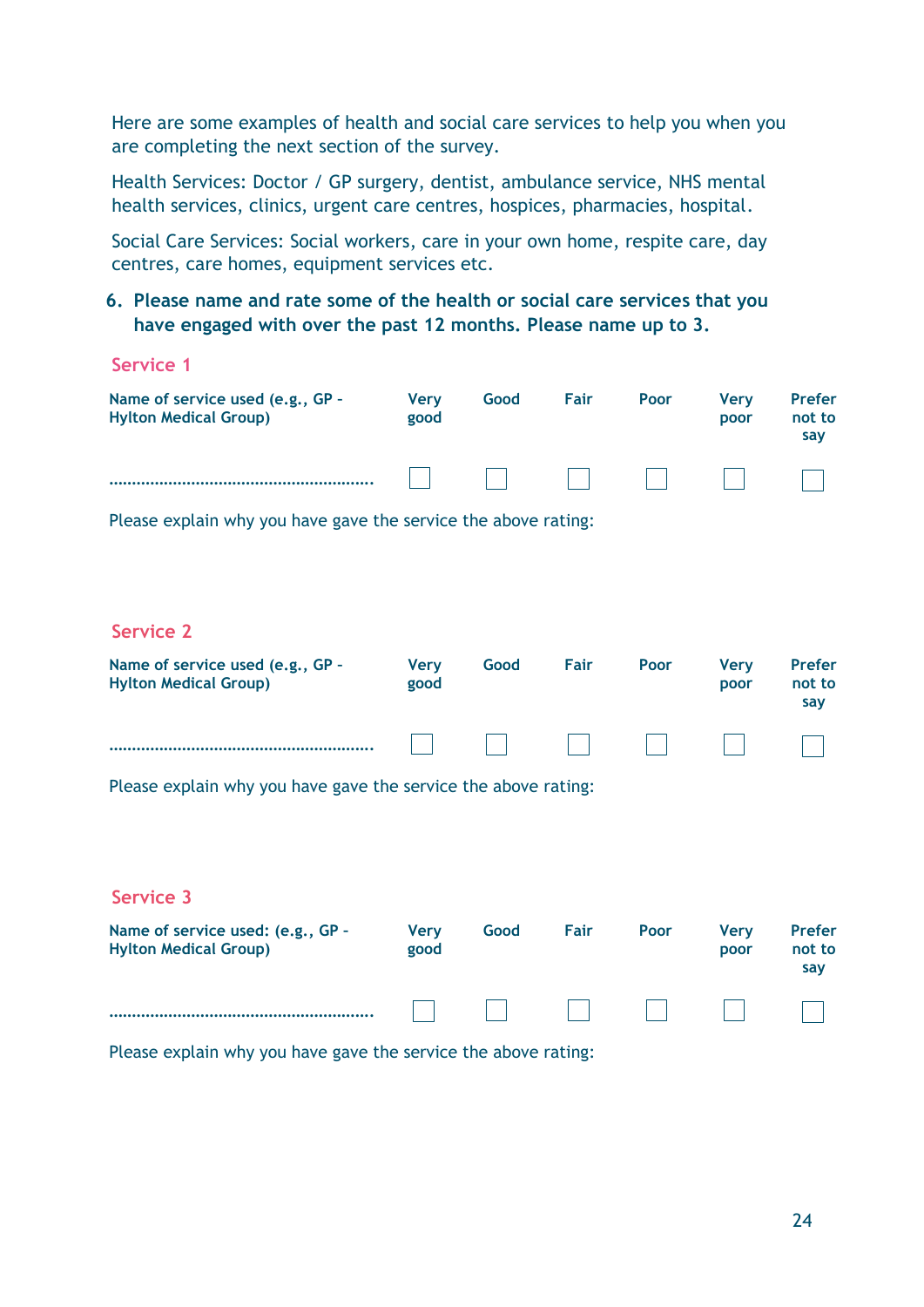**7. Thinking about these services you listed in the previous question (question 6), how have they met your needs during the pandemic? Please tick the most appropriate statement below for each service.**

|                         | Service 1 (as listed in the previous question)                                              |                                                  |
|-------------------------|---------------------------------------------------------------------------------------------|--------------------------------------------------|
|                         |                                                                                             |                                                  |
| I think it has improved | I think it has stayed the same                                                              | I don't think it is working as<br>well as it did |
|                         | Please explain your answer e.g., what went well, what could have been better, your concerns |                                                  |
|                         |                                                                                             |                                                  |
|                         |                                                                                             |                                                  |
|                         |                                                                                             |                                                  |
|                         | Service 2 (as listed in the previous question)                                              |                                                  |
|                         |                                                                                             |                                                  |
|                         |                                                                                             |                                                  |
| I think it has improved | I think it has stayed the same                                                              | I don't think it is working as<br>well as it did |
|                         | Please explain your answer e.g., what went well, what could have been better, your concerns |                                                  |
|                         |                                                                                             |                                                  |
|                         |                                                                                             |                                                  |
|                         |                                                                                             |                                                  |
|                         | Service 3 (as listed in the previous question)                                              |                                                  |

| I think it has improved | I think it has stayed the same                                                              | I don't think it is working as<br>well as it did |
|-------------------------|---------------------------------------------------------------------------------------------|--------------------------------------------------|
|                         | Please explain your answer e.g., what went well, what could have been better, your concerns |                                                  |
|                         |                                                                                             |                                                  |
|                         |                                                                                             |                                                  |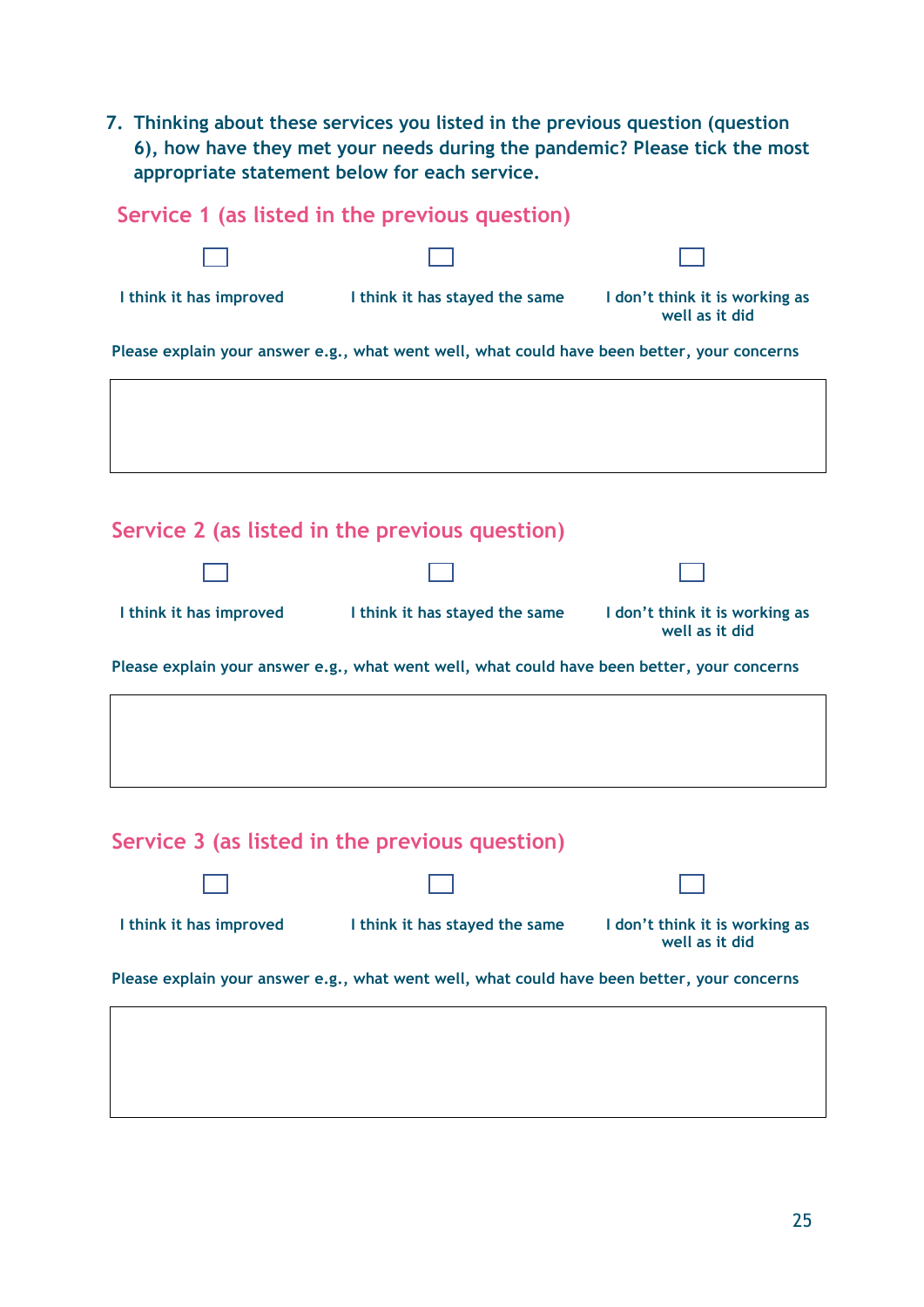# **Section three: Future health and social care service delivery**

**8. What changes to the way health and social care services have been delivered during the pandemic would you like to stay and why?**

**9. What health and social care information would benefit you in your role as a carer now and in the future?**

# 10.**Which of the following support would help you most in the near future? Please tick all that apply.**

- □ Access to breaks and replacement/respite care
- $\Box$  More support in the community e.g., from local volunteers
- □ More support from adult social services
- □ More support from children's social services
- $\Box$  Clearer/more specific guidance for unpaid carers
- □ Someone to talk to
- □ Mental health support
- □ More support from community pharmacies
- □ More support from your GP
- □ More support from district/community nurses
- $\Box$  Better recognition of carers in the community
- $\square$  Support to use technology to access online medical/consultation appointments
- □ Something else (please tell us below)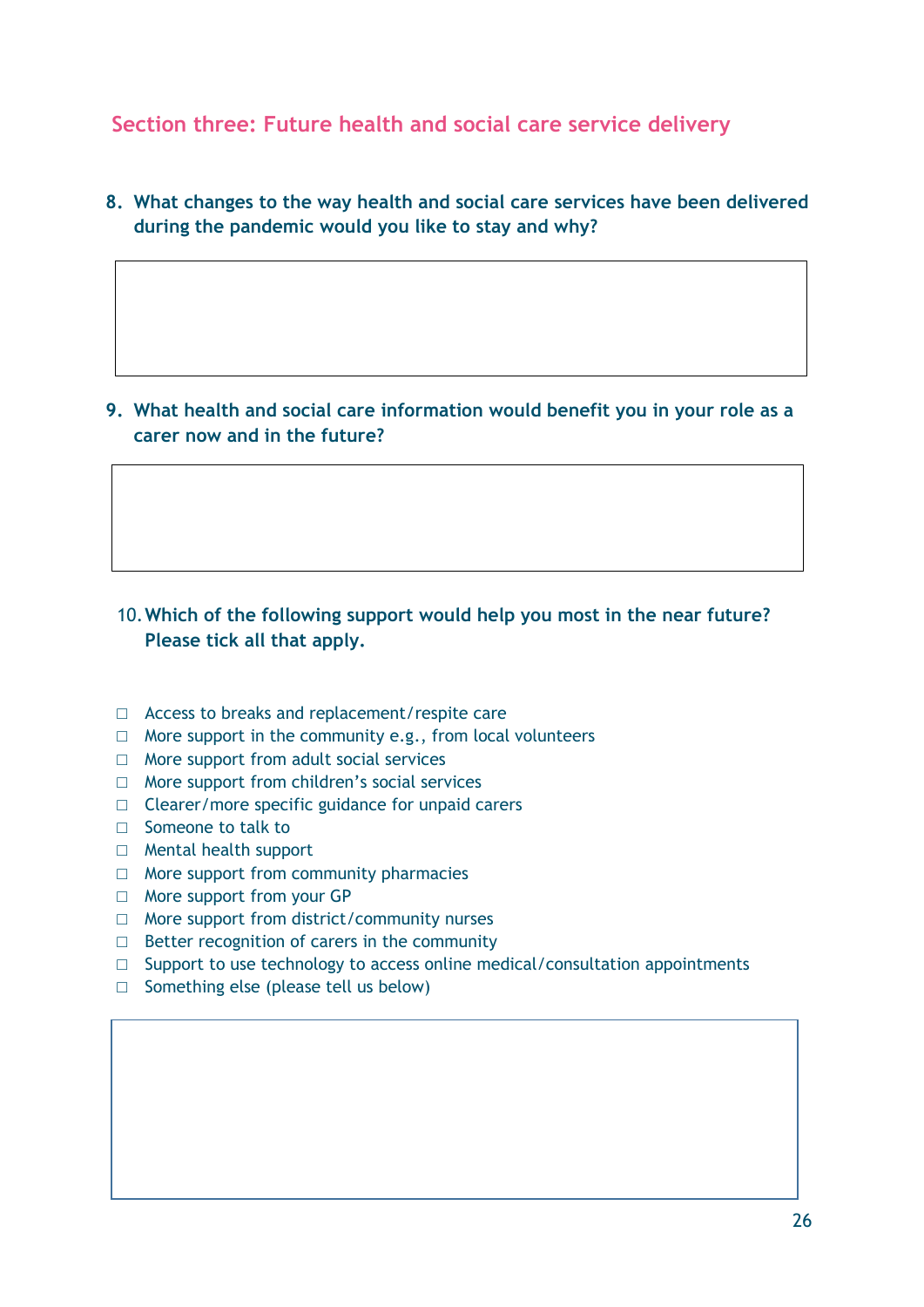**11. Is there anything else you would like us to know about how health and social care services can support you as a carer, as we come out of COVID-19?**



**If you wish to sign up to our monthly e-newsletter where we will keep you up to date with local and national health and social care news, please visit our website homepage.**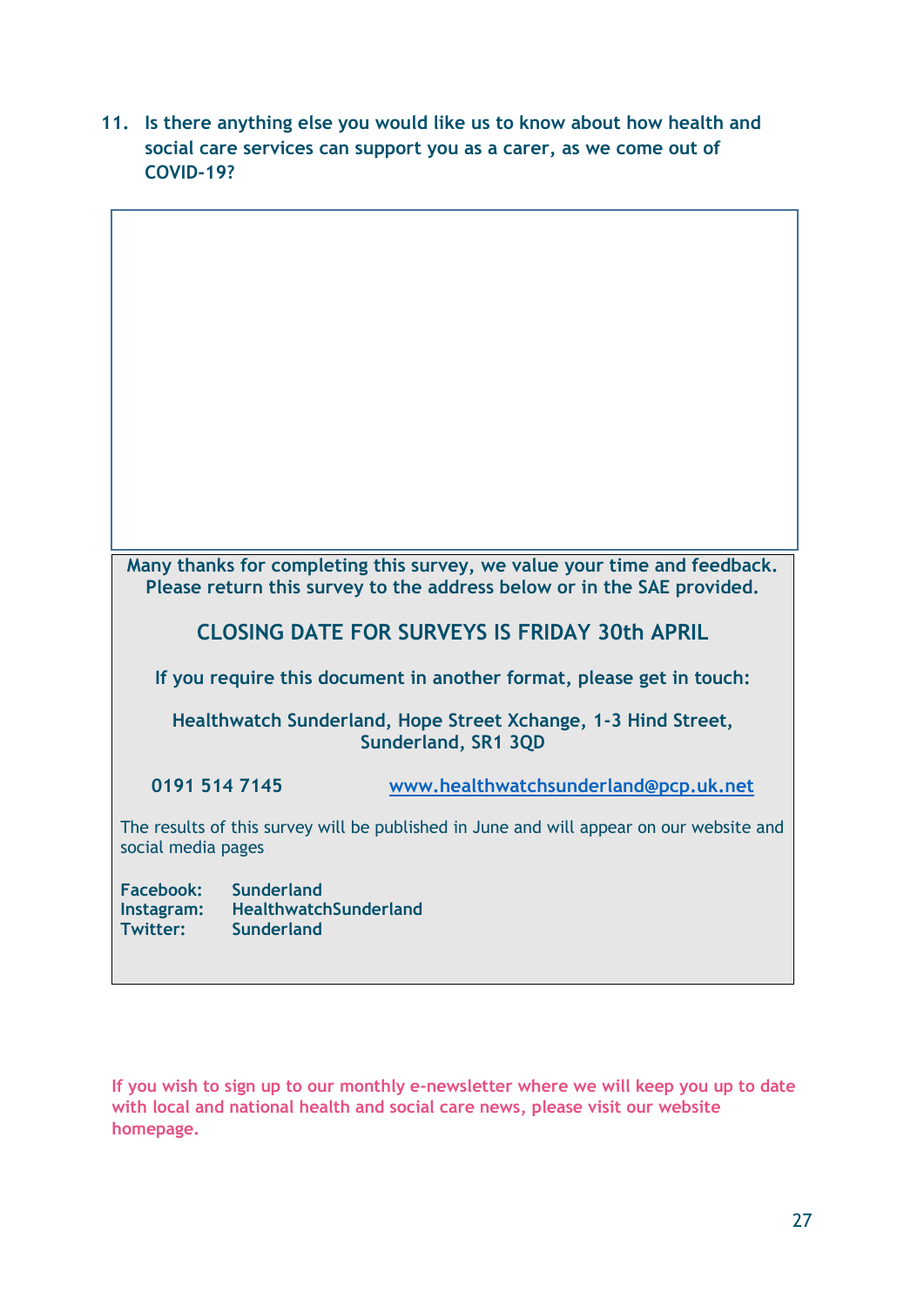# <span id="page-27-0"></span>**Appendix 2 – Demographics**

The demographic breakdown of those who completed the survey is given below. Respondents were invited to complete this section of the survey, but it wasn't compulsory:





# **Ethnicity**

|                                                                        | Percentage   Count |                 |
|------------------------------------------------------------------------|--------------------|-----------------|
| Asian / Asian British (Bangladeshi, Chinese, Indian, Pakistani, other) | $3\%$              |                 |
| Black/Black British: Any other Black/Black British background          | $1\%$              |                 |
| White (British, Irish, European, other)                                | 96%                | 69 <sup>1</sup> |

# **Caring responsibilities (tick all that apply)**

|                                                                        | <b>Count</b> |
|------------------------------------------------------------------------|--------------|
| Primary carer of a child or children (under 2 years)                   |              |
| Primary carer of a child or children (between 2 and 18 years)          | 12           |
| Primary carer of a disabled child or children                          |              |
| Primary carer or assistant for a disabled adult (18 years and over)    | 28           |
| Primary carer or assistant for an older person or people (65 years and |              |
| over)                                                                  | 30           |
| Secondary carer (another person carries out main caring role)          |              |
| Prefer not to say                                                      |              |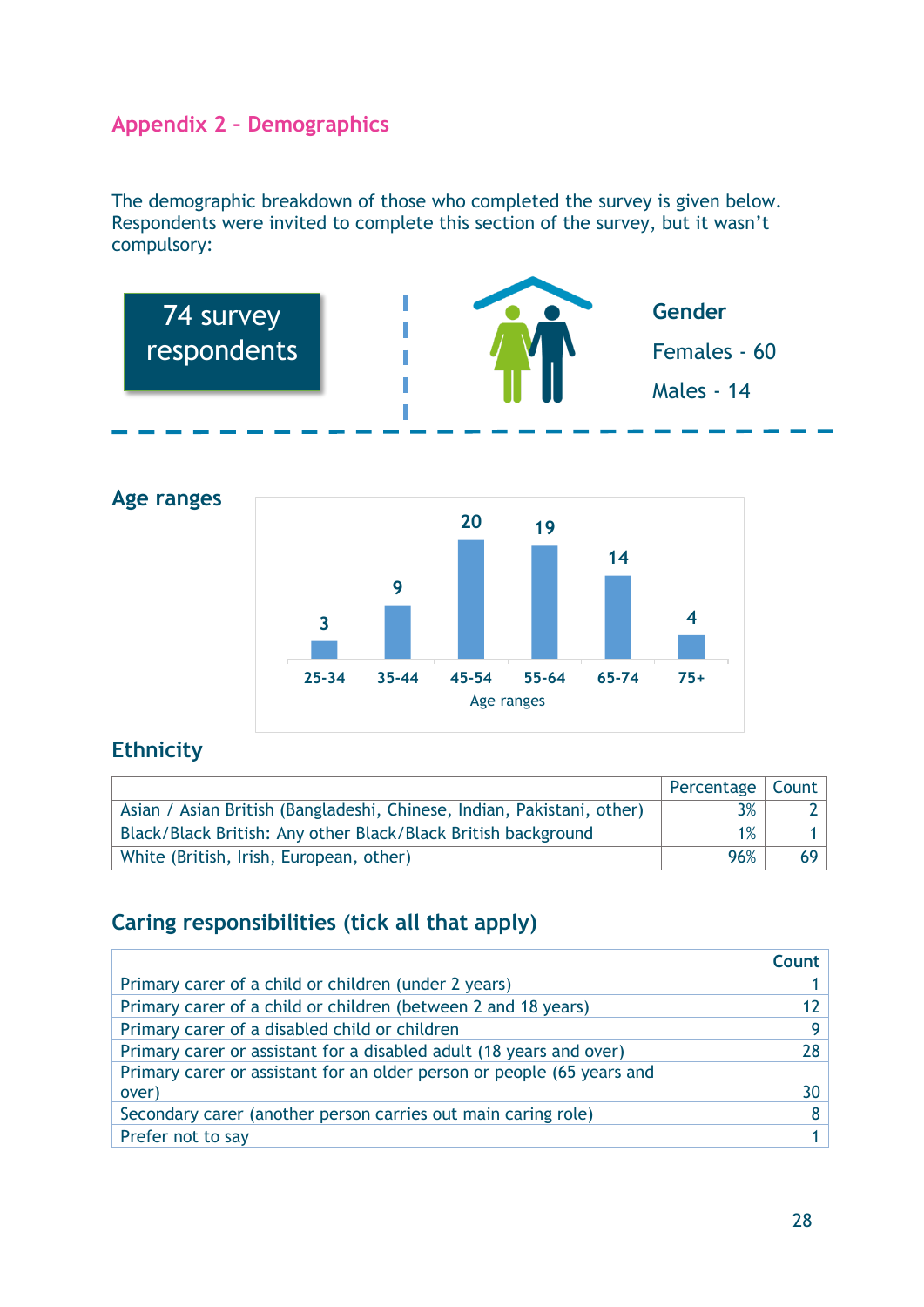# <span id="page-28-0"></span>**Appendix 3 - Distribution List:**

#### **Sunderland Local Authority**

Councillor Graeme Miller, Leader of the Council Graham King, Head of Commissioning Anne Wilson, Commissioning Specialist Fiona Brown, Executive Director of Adult Services Ann Dingwall, Lead Commissioner Adults Jane Hibberd, Senior Policy Manager Jessica May, Sunderland Partnership Manager Gerry Taylor, Director of Public Health

#### **Healthwatch England**

Delana Lawson, Development Officer Research Helpdesk

#### **Sunderland CCG**

Dr Neil O'Brien, Chief Officer Ann Fox, Executive Director of Nursing, Quality & Safety Debbie Burnicle, Lay Member Patient and Public Involvement Debbie Cornell, Head of Corporate Affairs Wendy Thompson, General Practice Commissioning Lead

#### **South Tyneside and Sunderland Foundation Trust**

Ken Bremner, Chief Executive Liz Davies, Director of Communications

#### **Cumbria, Northumberland, Tyne & Wear Foundation Trust**

James Duncan, Chief Executive Debbie Henderson, Director of Corporate Affairs & Communications & Company Secretary

#### **All Together Better Sunderland**

Philip Foster, Managing Director Penny Davison, Senior Commissioning Manager

**Sunderland Care & Support** Faye Gregory-Smith, Business Manager Quality Assurance

# **Sunderland GP Alliance**

Ashleigh Gordon Pucci, Supervisor MDT Co-ordinator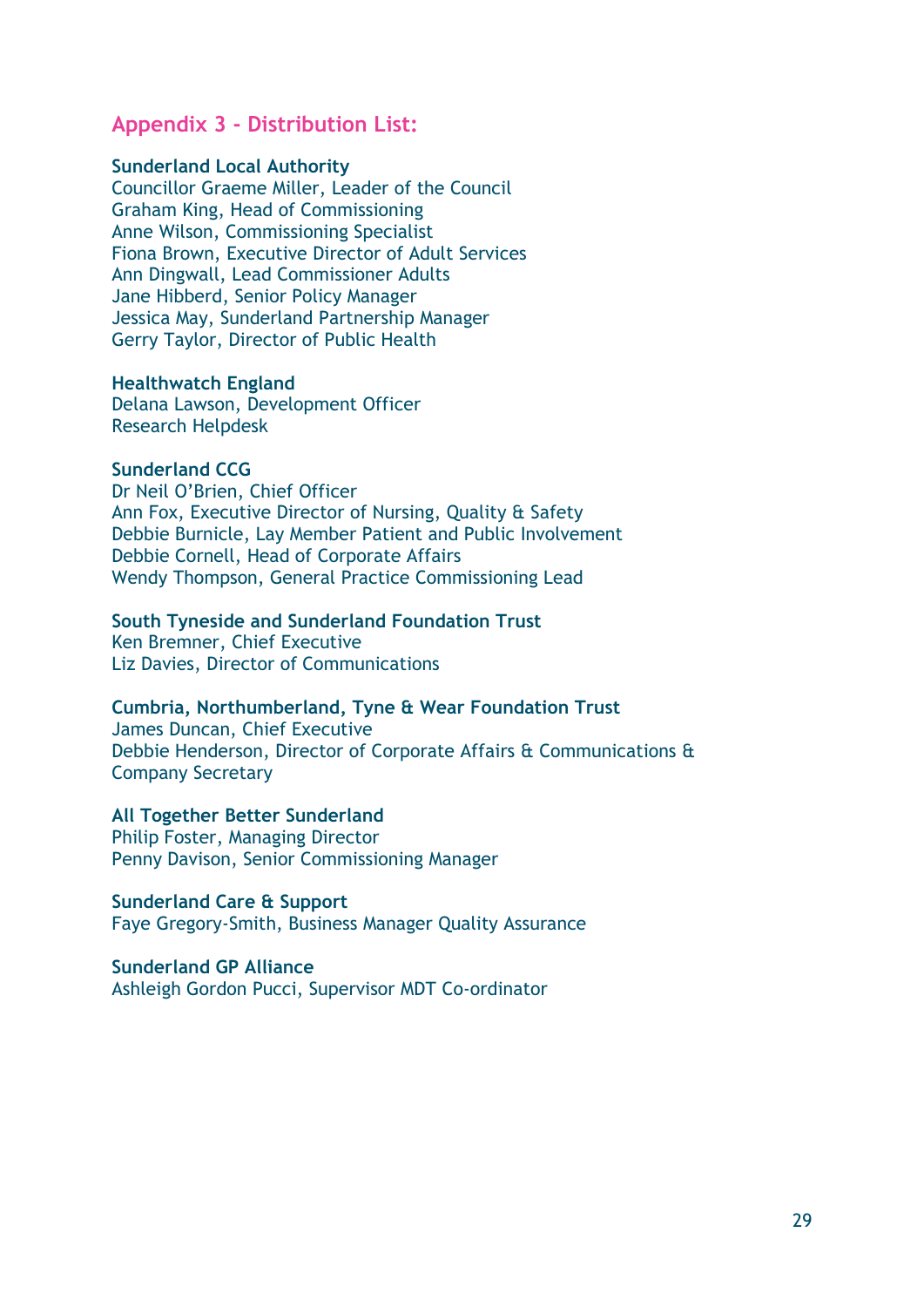#### **Voluntary and Community Sector**

Voluntary Community Action Sunderland **-** Jeanette Hilton, Chair NERAF - Amanda Lowery, Chief Executive Officer Washington Mind - Jacqui Reeves, Service Manager Sunderland Mind - Trish Cornish, Service Manager Sunderland Carers Centre - Amanda Brown, Chief Executive Officer Headlight - Alison Bailey, Service Manager St Benedict's Hospice Headway Wearside - Kim Hunter, Business/Community Development Officer Sunderland & North Durham Royal Society for the Blind – Richard Wood, Executive **Officer** 

#### **Sunderland Echo**

Joy Yates, Editorial Director Fiona Thompson, Senior Multi-Media Journalist